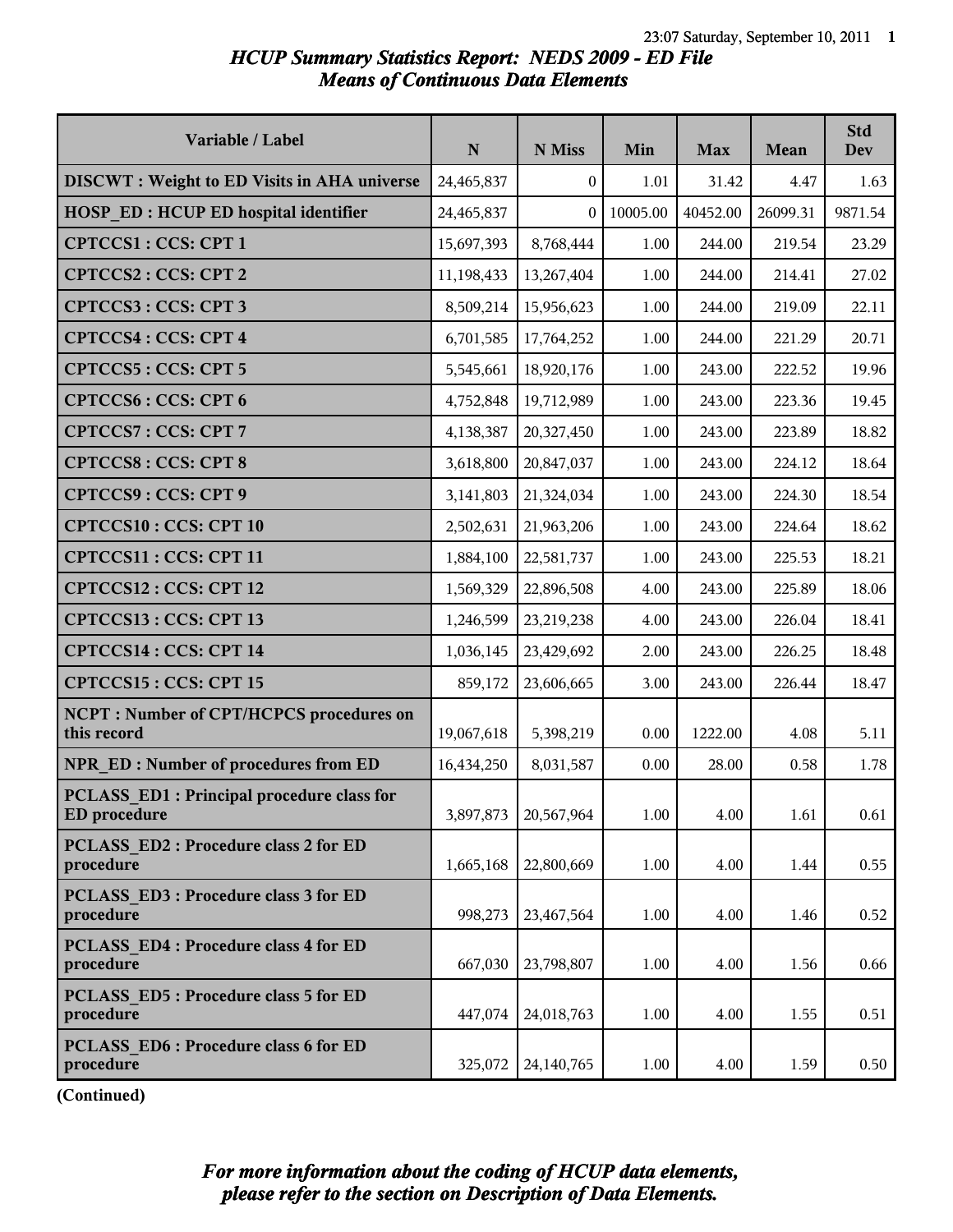## *HCUP Summary Statistics Report: NEDS 2009 - ED File Means of Continuous Data Elements*

| Variable / Label                                   | N         | N Miss       | Min  | <b>Max</b> | Mean   | <b>Std</b><br><b>Dev</b> |
|----------------------------------------------------|-----------|--------------|------|------------|--------|--------------------------|
| PCLASS ED7 : Procedure class 7 for ED<br>procedure | 243,308   | 24,222,529   | 1.00 | 4.00       | 1.61   | 0.49                     |
| PCLASS ED8 : Procedure class 8 for ED<br>procedure | 198,901   | 24,266,936   | 1.00 | 4.00       | 1.61   | 0.49                     |
| PCLASS ED9 : Procedure class 9 for ED<br>procedure | 165,531   | 24,300,306   | 1.00 | 4.00       | 1.60   | 0.50                     |
| PRCCS ED1 : CCS: principal procedure from<br>ED    | 3,897,873 | 20,567,964   | 1.00 | 231.00     | 194.62 | 51.08                    |
| PRCCS ED2 : CCS: procedure 2 from ED               | 1,665,168 | 22,800,669   | 1.00 | 231.00     | 211.59 | 35.55                    |
| PRCCS_ED3: CCS: procedure 3 from ED                | 998,273   | 23,467,564   | 1.00 | 231.00     | 214.20 | 30.90                    |
| PRCCS ED4 : CCS: procedure 4 from ED               | 667,030   | 23,798,807   | 1.00 | 231.00     | 212.82 | 33.33                    |
| PRCCS_ED5: CCS: procedure 5 from ED                | 447,074   | 24,018,763   | 1.00 | 231.00     | 218.09 | 23.07                    |
| PRCCS ED6 : CCS: procedure 6 from ED               | 325,072   | 24, 140, 765 | 1.00 | 231.00     | 219.01 | 22.53                    |
| PRCCS ED7: CCS: procedure 7 from ED                | 243,308   | 24,222,529   | 3.00 | 231.00     | 220.14 | 20.05                    |
| PRCCS ED8 : CCS: procedure 8 from ED               | 198,901   | 24,266,936   | 3.00 | 231.00     | 220.30 | 19.21                    |
| PRCCS ED9: CCS: procedure 9 from ED                | 165,531   | 24,300,306   | 4.00 | 231.00     | 219.93 | 19.39                    |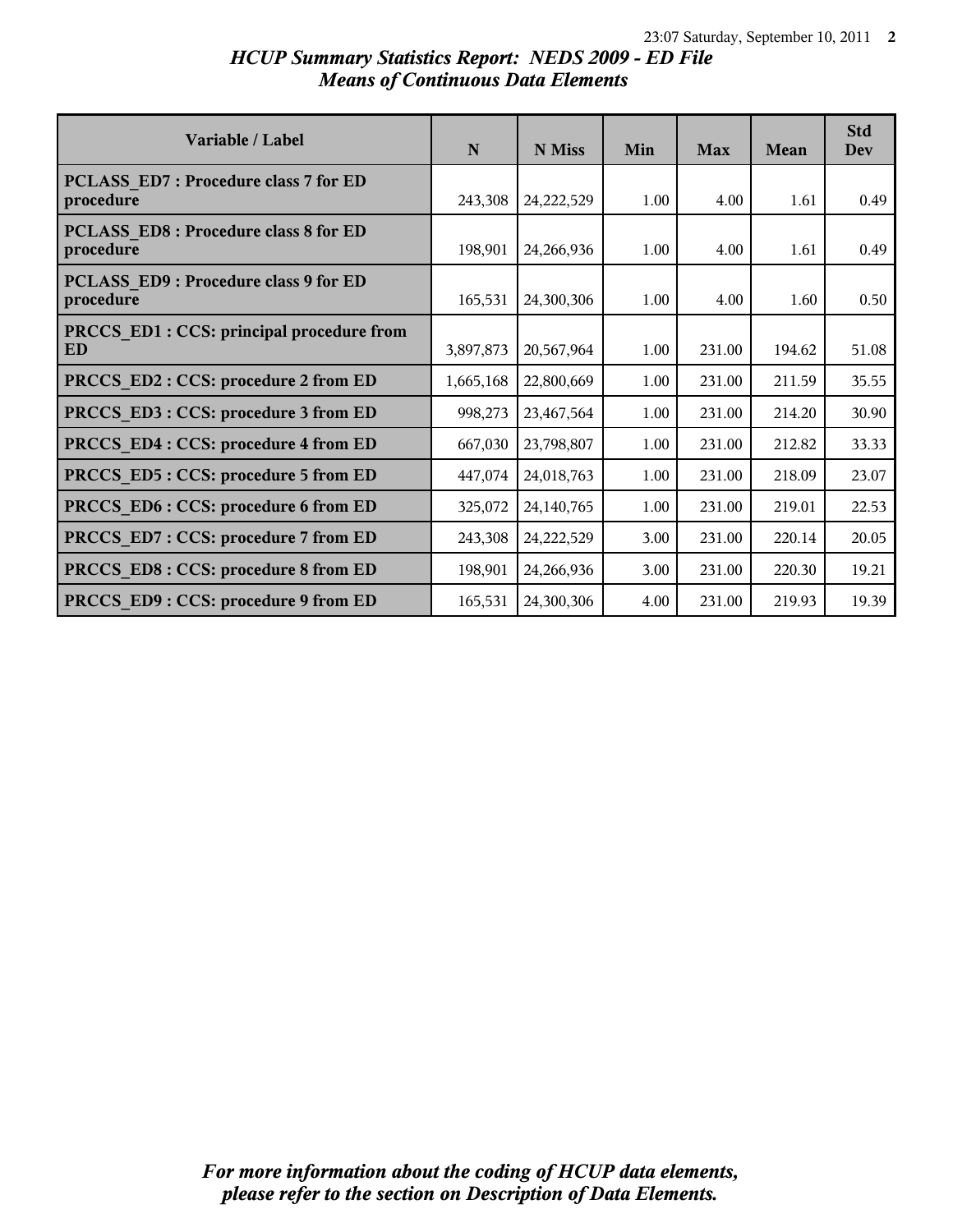| CPT1                                  | Frequency  | Percent |
|---------------------------------------|------------|---------|
| <b>Blank</b>                          | 8,662,570  | 35.41   |
| Other                                 | 45,852     | 0.19    |
| Anesthesia                            | 2,979      | 0.01    |
| Surgery                               | 1,269,999  | 5.19    |
| Radiology                             | 1,751,088  | 7.16    |
| Pathology and Laboratory              | 527,072    | 2.15    |
| Medicine                              | 917,748    | 3.75    |
| <b>Evaluation and Management</b>      | 10,855,455 | 44.37   |
| Transportation                        | 9,463      | 0.04    |
| Medical and Surgical Supplies         | 6,814      | 0.03    |
| Miscellaneous and Experimental        | 2,621      | 0.01    |
| <b>Enteral and Parenteral Therapy</b> | 22         | 0.00    |
| Dental                                | 95         | 0.00    |
| <b>Durable Medical Equipment</b>      | 464        | 0.00    |
| <b>Temporary Procedures/Services</b>  | 205,309    | 0.84    |
| Drugs (Non-oral)                      | 94,023     | 0.38    |
| <b>Chemotherapy Drugs</b>             | 309        | 0.00    |
| Orthotic                              | 6,211      | 0.03    |
| Prosthetic                            | 128        | 0.00    |
| <b>Temporary Codes</b>                | 104        | 0.00    |
| Private Payer Codes                   | 1,772      | 0.01    |
| Vision                                | $\leq 10$  | $* * *$ |
| <b>Local Codes</b>                    | 1,373      | 0.01    |
| CPT/HCPCS inconsistent with sex       | 130        | 0.00    |
| Invalid CPT/HCPCS (invl)              | 104,234    | 0.43    |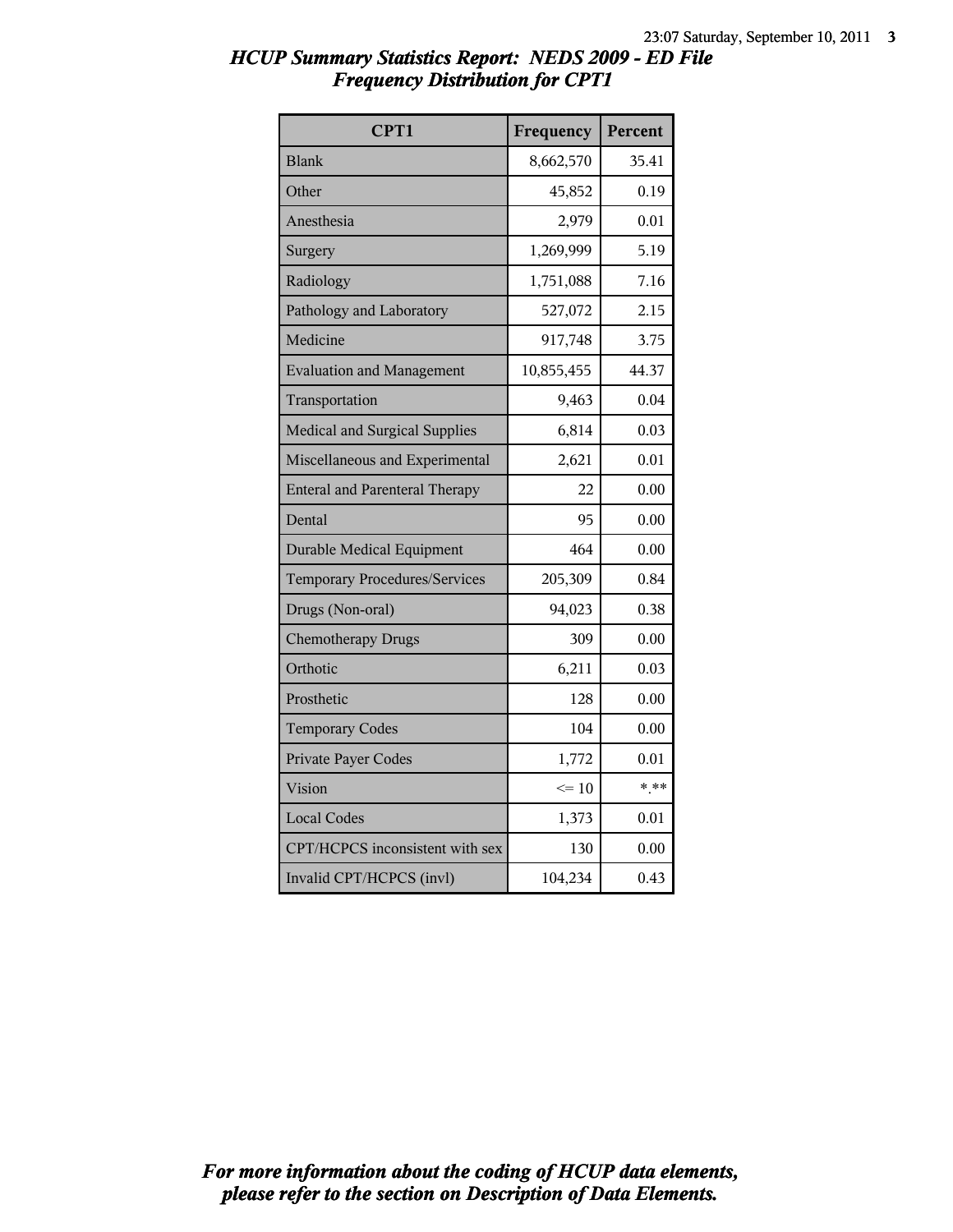| <b>CPTCCS1</b>                                                                | Frequency | Percent |
|-------------------------------------------------------------------------------|-----------|---------|
| $\therefore$ Missing                                                          | 8,664,080 | 35.41   |
| A: Invalid procedure                                                          | 104,234   | 0.43    |
| C: Inconsistent                                                               | 130       | 0.00    |
| 1: Incision and excision of CNS                                               | $\leq 10$ | $* * *$ |
| 2: Insertion, replacement, or removal of extracranial ventricular shunt       | 39        | 0.00    |
| 3: Laminectomy, excision intervertebral disc                                  | 53        | 0.00    |
| 4: Diagnostic spinal tap                                                      | 10,299    | 0.04    |
| 5: Insertion of catheter or spinal stimulator and injection into spinal canal | 422       | 0.00    |
| 6: Decompression peripheral nerve                                             | 62        | 0.00    |
| 7: Other diagnostic nervous system procedures                                 | 16        | 0.00    |
| 8: Other non-OR or closed therapeutic nervous system procedures               | 7,642     | 0.03    |
| 9: Other OR therapeutic nervous system procedures                             | 227       | 0.00    |
| 10: Thyroidectomy, partial or complete                                        | $\leq 10$ | $***$   |
| 11: Diagnostic endocrine procedures                                           | $\leq 10$ | $* * *$ |
| 12: Other therapeutic endocrine procedures                                    | $\leq 10$ | $***$   |
| 13: Corneal transplant                                                        | $\leq 10$ | $***$   |
| 14: Glaucoma procedures                                                       | 27        | 0.00    |
| 15: Lens and cataract procedures                                              | 129       | 0.00    |
| 16: Repair of retinal tear, detachment                                        | 74        | 0.00    |
| 17: Destruction of lesion of retina and choroid                               | $\leq 10$ | $***$   |
| 18: Diagnostic procedures on eye                                              | 41        | 0.00    |
| 19: Other therapeutic procedures on eyelids, conjunctiva, cornea              | 2,564     | 0.01    |
| 20: Other intraocular therapeutic procedures                                  | 327       | 0.00    |
| 21: Other extraocular muscle and orbit therapeutic procedures                 | 32        | 0.00    |
| 22: Tympanoplasty                                                             | $\leq 10$ | $***$   |
| 23: Myringotomy                                                               | 62        | 0.00    |
| 24: Mastoidectomy                                                             | $\leq 10$ | $***$   |
| 26: Other therapeutic ear procedures                                          | 5,524     | 0.02    |
| 27: Control of epistaxis                                                      | 11,844    | 0.05    |
| 28: Plastic procedures on nose                                                | 31        | 0.00    |
| 29: Oral and Dental Services                                                  | 1,881     | 0.01    |
| 30: Tonsillectomy and/or adenoidectomy                                        | 88        | 0.00    |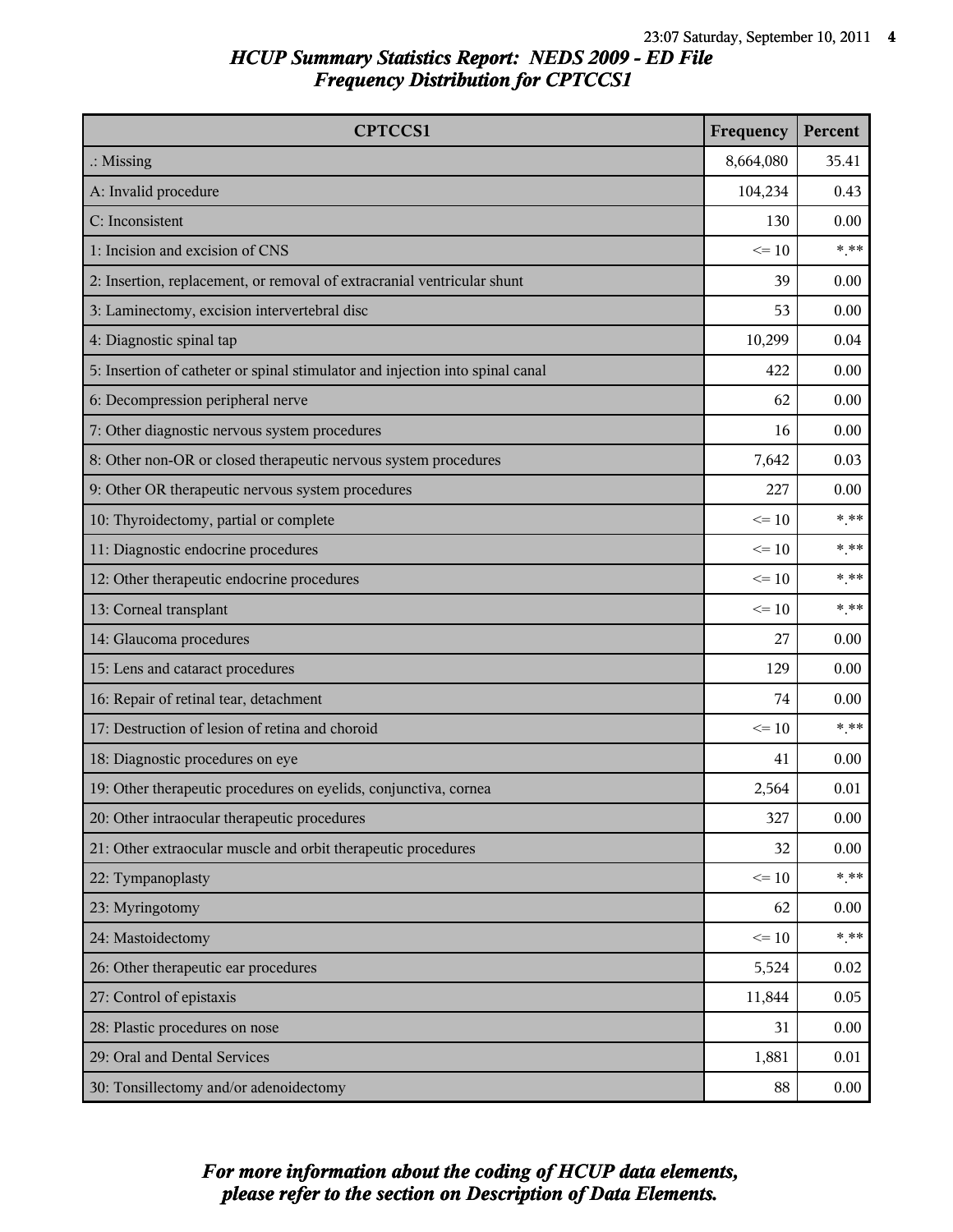| <b>CPTCCS1</b>                                                                                       | Frequency | Percent |
|------------------------------------------------------------------------------------------------------|-----------|---------|
| 31: Diagnostic procedures on nose, mouth and pharynx                                                 | 708       | 0.00    |
| 32: Other non-OR therapeutic procedures on nose, mouth and pharynx                                   | 1,143     | 0.00    |
| 33: Other OR therapeutic procedures on nose, mouth and pharynx                                       | 2,885     | 0.01    |
| 34: Tracheostomy, temporary and permanent                                                            | 54        | 0.00    |
| 35: Tracheoscopy and laryngoscopy with biopsy                                                        | 1,093     | 0.00    |
| 36: Lobectomy or pneumonectomy                                                                       | $\leq 10$ | $***$   |
| 37: Diagnostic bronchoscopy and biopsy of bronchus                                                   | 162       | 0.00    |
| 38: Other diagnostic procedures on lung and bronchus                                                 | 394       | 0.00    |
| 39: Incision of pleura, thoracentesis, chest drainage                                                | 1,077     | 0.00    |
| 40: Other diagnostic procedures of respiratory tract and mediastinum                                 | $\leq 10$ | $***$   |
| 41: Other non-OR therapeutic procedures on respiratory system                                        | 583       | 0.00    |
| 42: Other OR therapeutic procedures on respiratory system                                            | 542       | 0.00    |
| 43: Heart valve procedures                                                                           | $\leq 10$ | $***$   |
| 44: Coronary artery bypass graft (CABG)                                                              | $\leq 10$ | $***$   |
| 45: Percutaneous transluminal coronary angioplasty (PTCA)                                            | 551       | 0.00    |
| 46: Coronary thrombolysis                                                                            | 52        | 0.00    |
| 47: Diagnostic cardiac catheterization, coronary arteriography                                       | 9,034     | 0.04    |
| 48: Insertion, revision, replacement, removal of cardiac pacemaker or cardioverter/defibrillator     | 200       | 0.00    |
| 49: Other OR heart procedures                                                                        | 62        | 0.00    |
| 50: Extracorporeal circulation auxiliary to open heart procedures                                    | $\leq 10$ | $***$   |
| 51: Endarterectomy, vessel of head and neck                                                          | $\leq 10$ | $***$   |
| 52: Aortic resection, replacement or anastomosis                                                     | $\leq 10$ | $***$   |
| 53: Varicose vein stripping, lower limb                                                              | $\leq 10$ | $* * *$ |
| 54: Other vascular catheterization, not heart                                                        | 16,429    | 0.07    |
| 55: Peripheral vascular bypass                                                                       | $\leq 10$ | $***$   |
| 57: Creation, revision and removal of arteriovenous fistula or vessel-to-vessel cannula for dialysis | 121       | 0.00    |
| 58: Hemodialysis                                                                                     | 938       | 0.00    |
| 59: Other OR procedures on vessels of head and neck                                                  | 27        | 0.00    |
| 60: Embolectomy and endarterectomy of lower limbs                                                    | 19        | 0.00    |
| 61: Other OR procedures on vessels other than head and neck                                          | 1,047     | 0.00    |
| 62: Other diagnostic cardiovascular procedures                                                       | 378       | 0.00    |
| 63: Other non-OR therapeutic cardiovascular procedures                                               | 7,776     | 0.03    |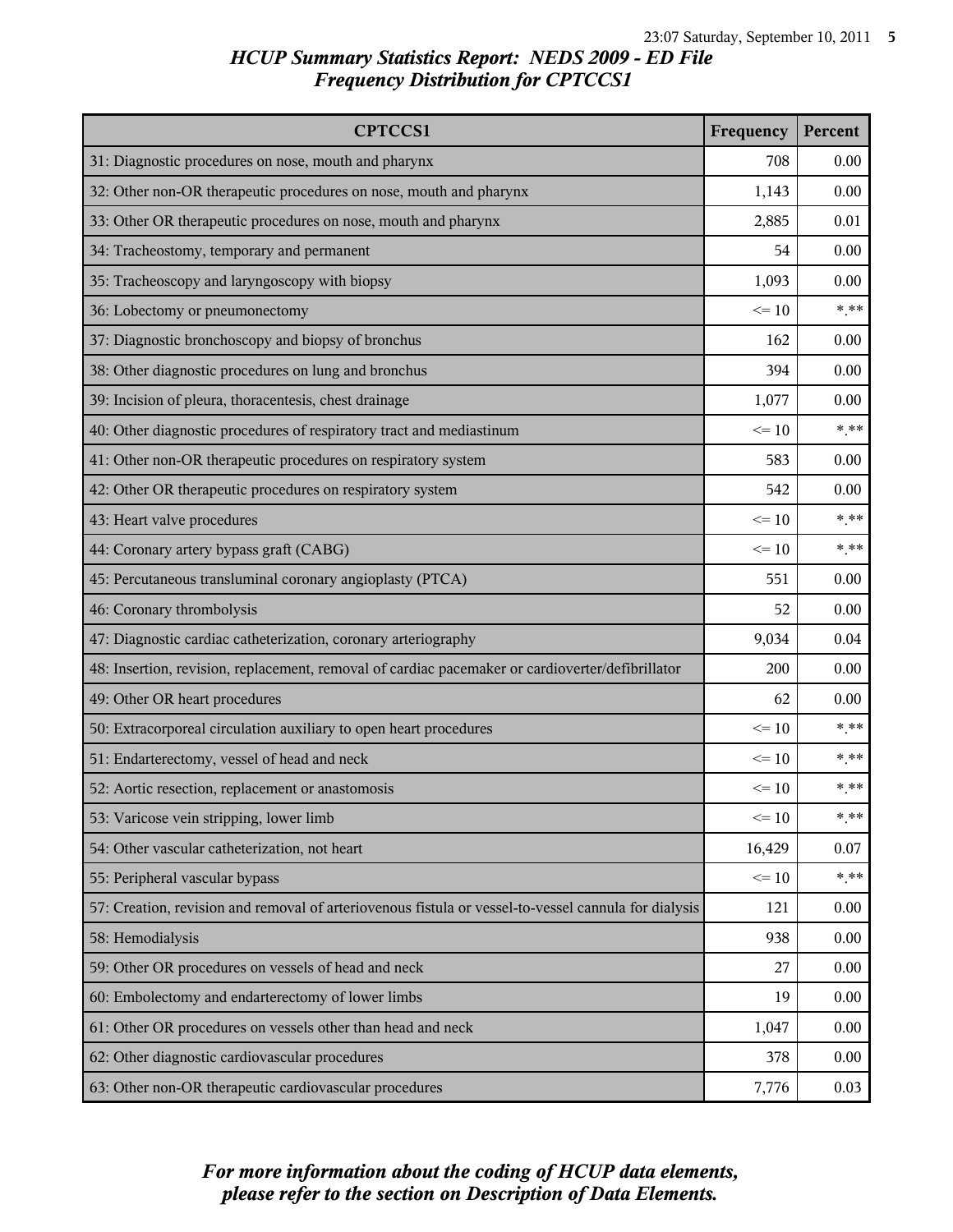| <b>CPTCCS1</b>                                               | Frequency | <b>Percent</b> |
|--------------------------------------------------------------|-----------|----------------|
| 64: Bone marrow transplant                                   | $\leq 10$ | $***$          |
| 65: Bone marrow biopsy                                       | 31        | 0.00           |
| 66: Procedures on spleen                                     | $\leq 10$ | $***$          |
| 67: Other therapeutic procedures, hemic and lymphatic system | 158       | 0.00           |
| 68: Injection or ligation of esophageal varices              | 14        | 0.00           |
| 69: Esophageal dilatation                                    | 379       | 0.00           |
| 70: Upper gastrointestinal endoscopy, biopsy                 | 7,791     | 0.03           |
| 71: Gastrostomy, temporary and permanent                     | 4,570     | 0.02           |
| 72: Colostomy, temporary and permanent                       | $\leq 10$ | $***$          |
| 73: Ileostomy and other enterostomy                          | 177       | 0.00           |
| 75: Small bowel resection                                    | $\leq 10$ | $***$          |
| 76: Colonoscopy and biopsy                                   | 1,942     | 0.01           |
| 77: Proctoscopy and anorectal biopsy                         | 1,044     | 0.00           |
| 78: Colorectal resection                                     | 11        | 0.00           |
| 80: Appendectomy                                             | 8,092     | 0.03           |
| 81: Hemorrhoid procedures                                    | 1,133     | 0.00           |
| 82: Endoscopic retrograde cannulation of pancreas (ERCP)     | 195       | 0.00           |
| 83: Biopsy of liver                                          | 53        | 0.00           |
| 84: Cholecystectomy and common duct exploration              | 2,643     | 0.01           |
| 85: Inguinal and femoral hernia repair                       | 531       | 0.00           |
| 86: Other hernia repair                                      | 416       | 0.00           |
| 87: Laparoscopy                                              | 288       | 0.00           |
| 88: Abdominal paracentesis                                   | 1,709     | 0.01           |
| 89: Exploratory laparotomy                                   | 26        | 0.00           |
| 90: Excision, lysis peritoneal adhesions                     | $\leq 10$ | $***$          |
| 91: Peritoneal dialysis                                      | 65        | 0.00           |
| 93: Other non-OR upper GI therapeutic procedures             | 272       | 0.00           |
| 94: Other OR upper GI therapeutic procedures                 | 137       | 0.00           |
| 95: Other non-OR lower GI therapeutic procedures             | 24        | 0.00           |
| 96: Other OR lower GI therapeutic procedures                 | 1,993     | 0.01           |
| 97: Other gastrointestinal diagnostic procedures             | 81        | 0.00           |
| 98: Other non-OR gastrointestinal therapeutic procedures     | 75        | 0.00           |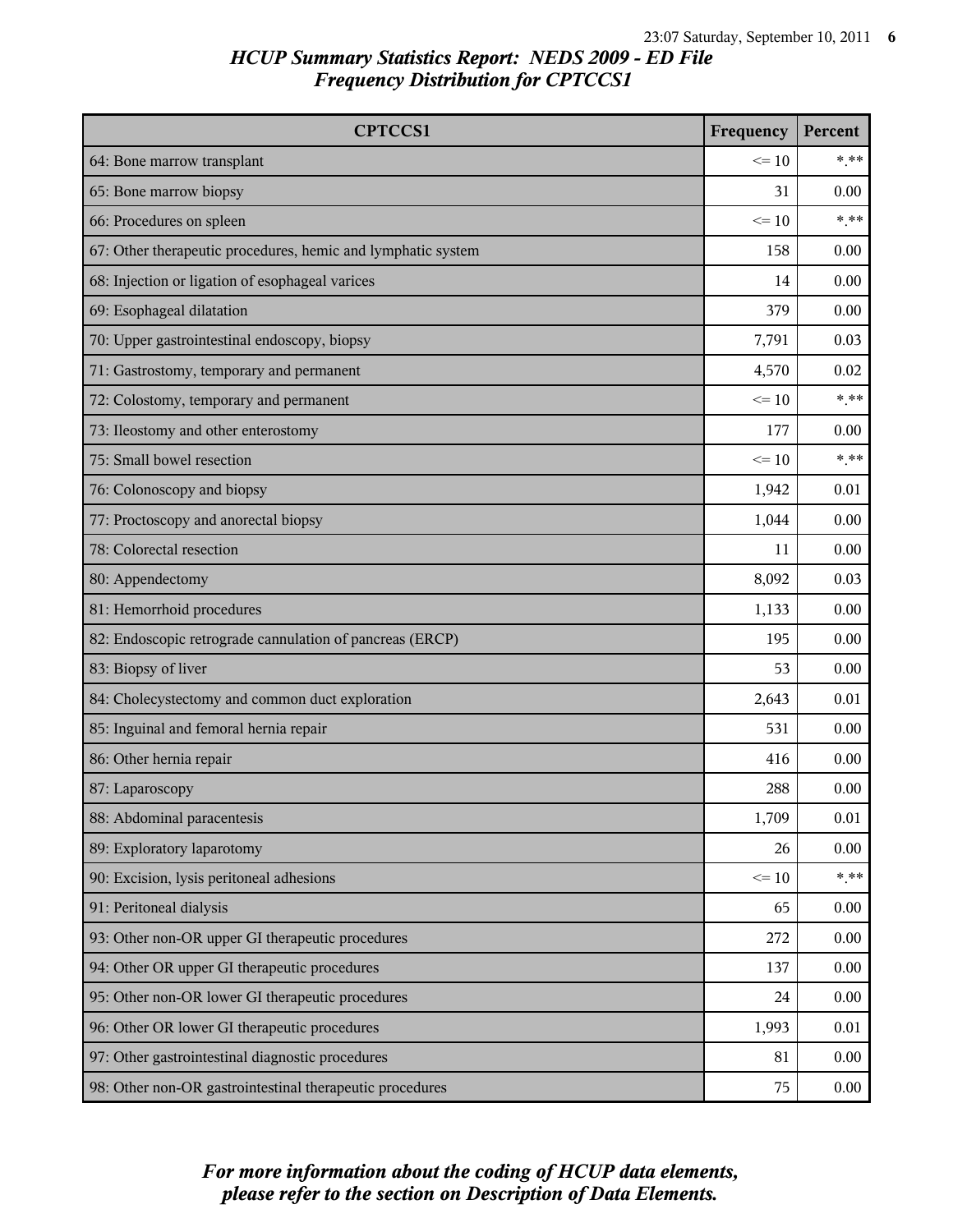| <b>CPTCCS1</b>                                                             | Frequency | Percent |
|----------------------------------------------------------------------------|-----------|---------|
| 99: Other OR gastrointestinal therapeutic procedures                       | 324       | 0.00    |
| 100: Endoscopy and endoscopic biopsy of the urinary tract                  | 246       | 0.00    |
| 101: Transurethral excision, drainage, or removal urinary obstruction      | 1,035     | 0.00    |
| 102: Ureteral catheterization                                              | 1,366     | 0.01    |
| 103: Nephrotomy and nephrostomy                                            | 14        | 0.00    |
| 106: Genitourinary incontinence procedures                                 | 24        | 0.00    |
| 107: Extracorporeal lithotripsy, urinary                                   | 1,058     | 0.00    |
| 108: Indwelling catheter                                                   | 42,878    | 0.18    |
| 109: Procedures on the urethra                                             | 183       | 0.00    |
| 110: Other diagnostic procedures of urinary tract                          | 843       | 0.00    |
| 111: Other non-OR therapeutic procedures of urinary tract                  | 1,310     | 0.01    |
| 112: Other OR therapeutic procedures of urinary tract                      | 311       | 0.00    |
| 113: Transurethral resection of prostate (TURP)                            | 19        | 0.00    |
| 114: Open prostatectomy                                                    | $\leq 10$ | $***$   |
| 115: Circumcision                                                          | 56        | 0.00    |
| 116: Diagnostic procedures, male genital                                   | 49        | 0.00    |
| 117: Other non-OR therapeutic procedures, male genital                     | 345       | 0.00    |
| 118: Other OR therapeutic procedures, male genital                         | 828       | 0.00    |
| 119: Oophorectomy, unilateral and bilateral                                | 226       | 0.00    |
| 120: Other operations on ovary                                             | 13        | 0.00    |
| 121: Ligation of fallopian tubes                                           | 45        | 0.00    |
| 122: Removal of ectopic pregnancy                                          | 843       | 0.00    |
| 123: Other operations on fallopian tubes                                   | 38        | 0.00    |
| 124: Hysterectomy, abdominal and vaginal                                   | 35        | 0.00    |
| 125: Other excision of cervix and uterus                                   | 117       | 0.00    |
| 126: Abortion (termination of pregnancy)                                   | 43        | 0.00    |
| 127: Dilatation and curettage (D&C), aspiration after delivery or abortion | 3,110     | 0.01    |
| 128: Diagnostic dilatation and curettage (D&C)                             | 236       | 0.00    |
| 129: Repair of cystocele and rectocele, obliteration of vaginal vault      | $\leq 10$ | $***$   |
| 130: Other diagnostic procedures, female organs                            | 382       | 0.00    |
| 131: Other non-OR therapeutic procedures, female organs                    | 360       | 0.00    |
| 132: Other OR therapeutic procedures, female organs                        | 3,595     | 0.01    |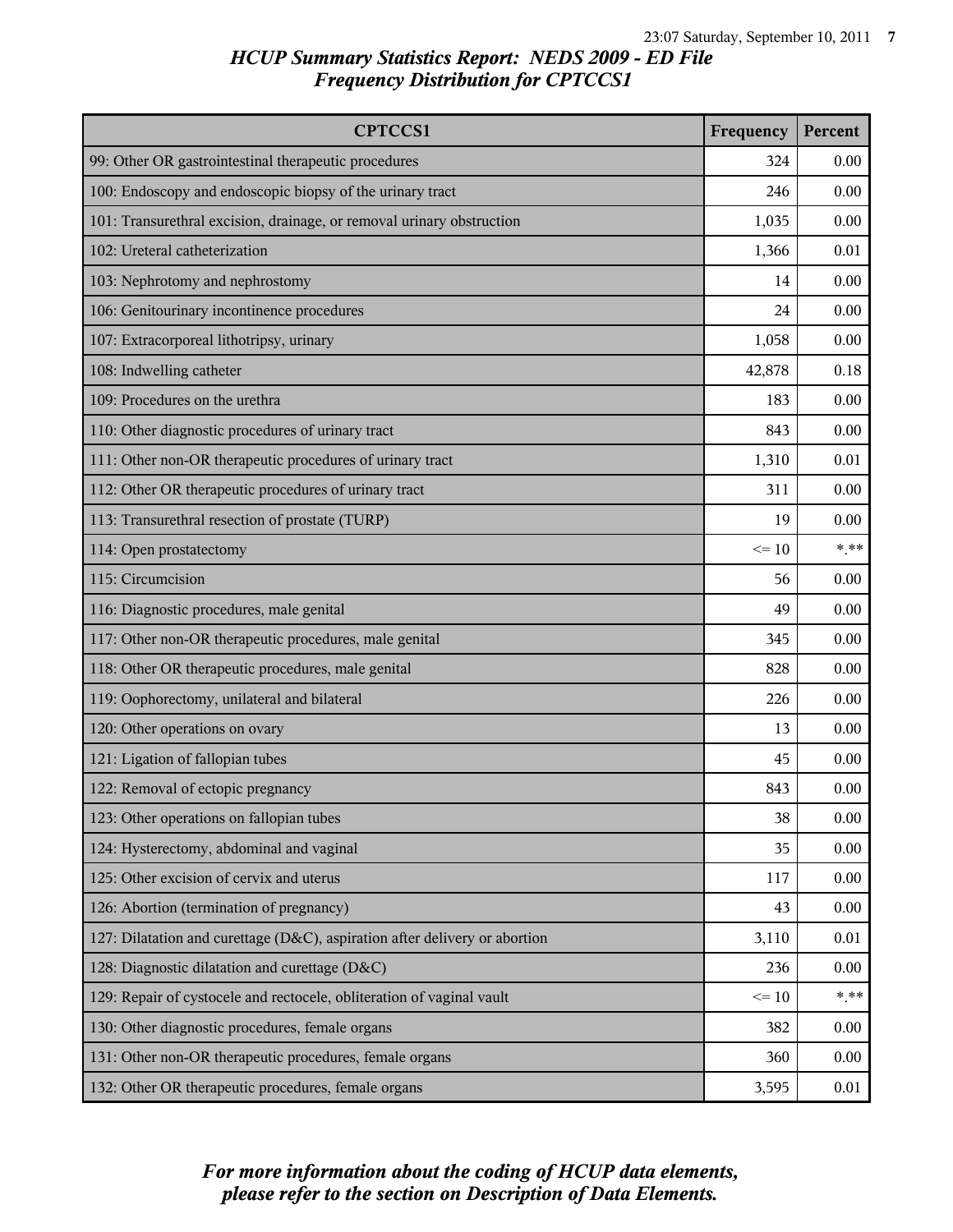| <b>CPTCCS1</b>                                                                       | Frequency | Percent |
|--------------------------------------------------------------------------------------|-----------|---------|
| 134: Cesarean section                                                                | $\leq 10$ | $* * *$ |
| 135: Forceps, vacuum, and breech delivery                                            | 72        | 0.00    |
| 137: Other procedures to assist delivery                                             | 177       | 0.00    |
| 138: Diagnostic amniocentesis                                                        | 22        | 0.00    |
| 139: Fetal monitoring                                                                | 8,071     | 0.03    |
| 140: Repair of current obstetric laceration                                          | $\leq 10$ | $***$   |
| 141: Other therapeutic obstetrical procedures                                        | 2,696     | 0.01    |
| 142: Partial excision bone                                                           | 31        | 0.00    |
| 143: Bunionectomy or repair of toe deformities                                       | 30        | 0.00    |
| 144: Treatment, facial fracture or dislocation                                       | 1,097     | 0.00    |
| 145: Treatment, fracture or dislocation of radius and ulna                           | 17,419    | 0.07    |
| 146: Treatment, fracture or dislocation of hip and femur                             | 2,151     | 0.01    |
| 147: Treatment, fracture or dislocation of lower extremity (other than hip or femur) | 5,945     | 0.02    |
| 148: Other fracture and dislocation procedure                                        | 18,475    | 0.08    |
| 149: Arthroscopy                                                                     | 26        | 0.00    |
| 150: Division of joint capsule, ligament or cartilage                                | $\leq 10$ | $***$   |
| 151: Excision of semilunar cartilage of knee                                         | 124       | 0.00    |
| 152: Arthroplasty knee                                                               | $\leq 10$ | $* * *$ |
| 153: Hip replacement, total and partial                                              | $\leq 10$ | $***$   |
| 154: Arthroplasty other than hip or knee                                             | 62        | 0.00    |
| 155: Arthrocentesis                                                                  | 4,219     | 0.02    |
| 156: Injections and aspirations of muscles, tendons, bursa, joints and soft tissue   | 731       | 0.00    |
| 157: Amputation of lower extremity                                                   | 25        | 0.00    |
| 158: Spinal fusion                                                                   | $\leq 10$ | $***$   |
| 159: Other diagnostic procedures on musculoskeletal system                           | 93        | 0.00    |
| 160: Other therapeutic procedures on muscles and tendons                             | 1,983     | 0.01    |
| 161: Other OR therapeutic procedures on bone                                         | 117       | 0.00    |
| 162: Other OR therapeutic procedures on joints                                       | 212       | 0.00    |
| 163: Other non-OR therapeutic procedures on musculoskeletal system                   | 767       | 0.00    |
| 164: Other OR therapeutic procedures on musculoskeletal system                       | 1,511     | 0.01    |
| 165: Breast biopsy and other diagnostic procedures on breast                         | 73        | 0.00    |
| 166: Lumpectomy, quadrantectomy of breast                                            | 76        | 0.00    |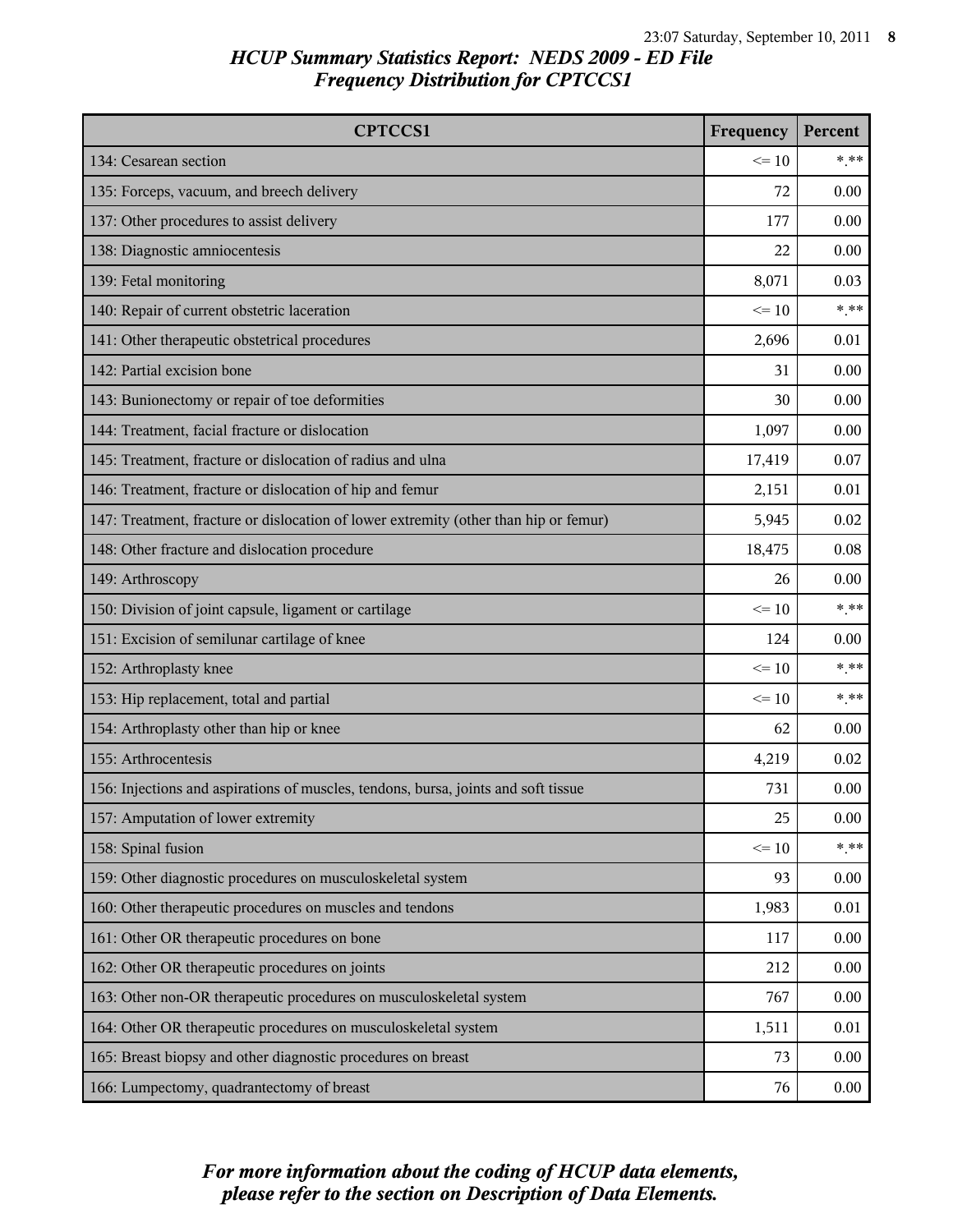| <b>CPTCCS1</b>                                                    | Frequency | Percent |
|-------------------------------------------------------------------|-----------|---------|
| 167: Mastectomy                                                   | $\leq 10$ | $* * *$ |
| 168: Incision and drainage, skin and subcutaneous tissue          | 53,274    | 0.22    |
| 169: Debridement of wound, infection or burn                      | 13,595    | 0.06    |
| 170: Excision of skin lesion                                      | 3,167     | 0.01    |
| 171: Suture of skin and subcutaneous tissue                       | 264,737   | 1.08    |
| 172: Skin graft                                                   | 800       | 0.00    |
| 173: Other diagnostic procedures on skin and subcutaneous tissue  | 275       | 0.00    |
| 174: Other non-OR therapeutic procedures on skin and breast       | 11,567    | 0.05    |
| 175: Other OR therapeutic procedures on skin and breast           | 4,284     | 0.02    |
| 176: Other organ transplantation                                  | $\leq 10$ | $***$   |
| 177: Computerized axial tomography (CT) scan head                 | 408,996   | 1.67    |
| 178: CT scan chest                                                | 65,418    | 0.27    |
| 179: CT scan abdomen                                              | 315,179   | 1.29    |
| 180: Other CT scan                                                | 85,802    | 0.35    |
| 181: Myelogram                                                    | 20        | 0.00    |
| 182: Mammography                                                  | 268       | 0.00    |
| 183: Routine chest X-ray                                          | 232,805   | 0.95    |
| 184: Intraoperative cholangiogram                                 | 13        | 0.00    |
| 185: Upper gastrointestinal X-ray                                 | 892       | 0.00    |
| 186: Lower gastrointestinal X-ray                                 | 110       | 0.00    |
| 187: Intravenous pyelogram                                        | 118       | 0.00    |
| 188: Cerebral arteriogram                                         | 92        | 0.00    |
| 189: Contrast aortogram                                           | 225       | 0.00    |
| 190: Contrast arteriogram of femoral and lower extremity arteries | 66        | 0.00    |
| 191: Arterio- or venogram (not heart and head)                    | 864       | 0.00    |
| 192: Diagnostic ultrasound of head and neck                       | 1,024     | 0.00    |
| 193: Diagnostic ultrasound of heart (echocardiogram)              | 12,427    | 0.05    |
| 194: Diagnostic ultrasound of gastrointestinal tract              | $\leq 10$ | $***$   |
| 195: Diagnostic ultrasound of urinary tract                       | 18        | 0.00    |
| 196: Diagnostic ultrasound of abdomen or retroperitoneum          | 32,403    | 0.13    |
| 197: Other diagnostic ultrasound                                  | 106,526   | 0.44    |
| 198: Magnetic resonance imaging                                   | 25,158    | 0.10    |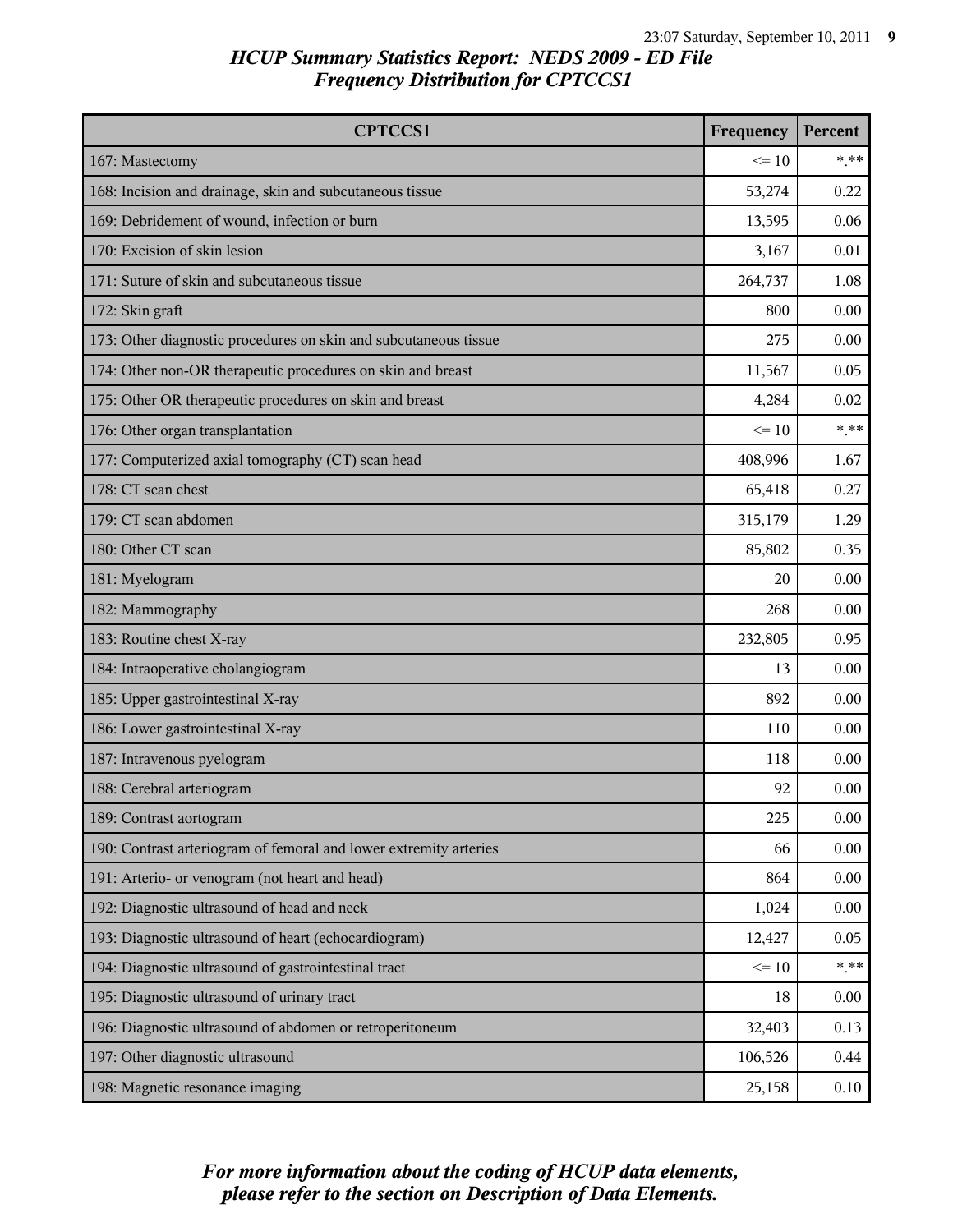| <b>CPTCCS1</b>                                                         | Frequency  | Percent |
|------------------------------------------------------------------------|------------|---------|
| 199: Electroencephalogram (EEG)                                        | 295        | 0.00    |
| 200: Nonoperative urinary system measurements                          | 54,325     | 0.22    |
| 201: Cardiac stress tests                                              | 2,498      | 0.01    |
| 202: Electrocardiogram                                                 | 118,909    | 0.49    |
| 203: Electrographic cardiac monitoring                                 | 1,297      | 0.01    |
| 204: Swan-Ganz catheterization for monitoring                          | $\leq 10$  | $***$   |
| 205: Arterial blood gases                                              | 1,649      | 0.01    |
| 206: Microscopic examination (bacterial smear, culture, toxicology)    | 242,334    | 0.99    |
| 207: Radioisotope bone scan                                            | 116        | 0.00    |
| 208: Radioisotope pulmonary scan                                       | 3,625      | 0.01    |
| 209: Radioisotope scan and function studies                            | 19,250     | 0.08    |
| 210: Other radioisotope scan                                           | 1,275      | 0.01    |
| 211: Therapeutic radiology                                             | 115        | 0.00    |
| 212: Diagnostic physical therapy                                       | 340        | 0.00    |
| 213: Physical therapy exercises, manipulation, and other procedures    | 128        | 0.00    |
| 214: Traction, splints, and other wound care                           | 152,259    | 0.62    |
| 215: Other physical therapy and rehabilitation                         | 39         | 0.00    |
| 216: Respiratory intubation and mechanical ventilation                 | 5,601      | 0.02    |
| 217: Other respiratory therapy                                         | 36,456     | 0.15    |
| 218: Psychological and psychiatric evaluation and therapy              | 16,608     | 0.07    |
| 219: Alcohol and drug rehabilitation/detoxification                    | 106        | 0.00    |
| 220: Ophthalmologic and otologic diagnosis and treatment               | 679        | 0.00    |
| 221: Nasogastric tube                                                  | 93         | 0.00    |
| 222: Blood transfusion                                                 | 6,634      | 0.03    |
| 224: Cancer chemotherapy                                               | 20         | 0.00    |
| 225: Conversion of cardiac rhythm                                      | 12         | 0.00    |
| 226: Other diagnostic radiology and related techniques                 | 505,278    | 2.07    |
| 227: Other diagnostic procedures (interview, evaluation, consultation) | 11,013,239 | 45.01   |
| 228: Prophylactic vaccinations and inoculations                        | 50,439     | 0.21    |
| 229: Nonoperative removal of foreign body                              | 12,537     | 0.05    |
| 230: Extracorporeal shock wave, other than urinary                     | $\leq 10$  | $***$   |
| 231: Other therapeutic procedures                                      | 1,084,543  | 4.43    |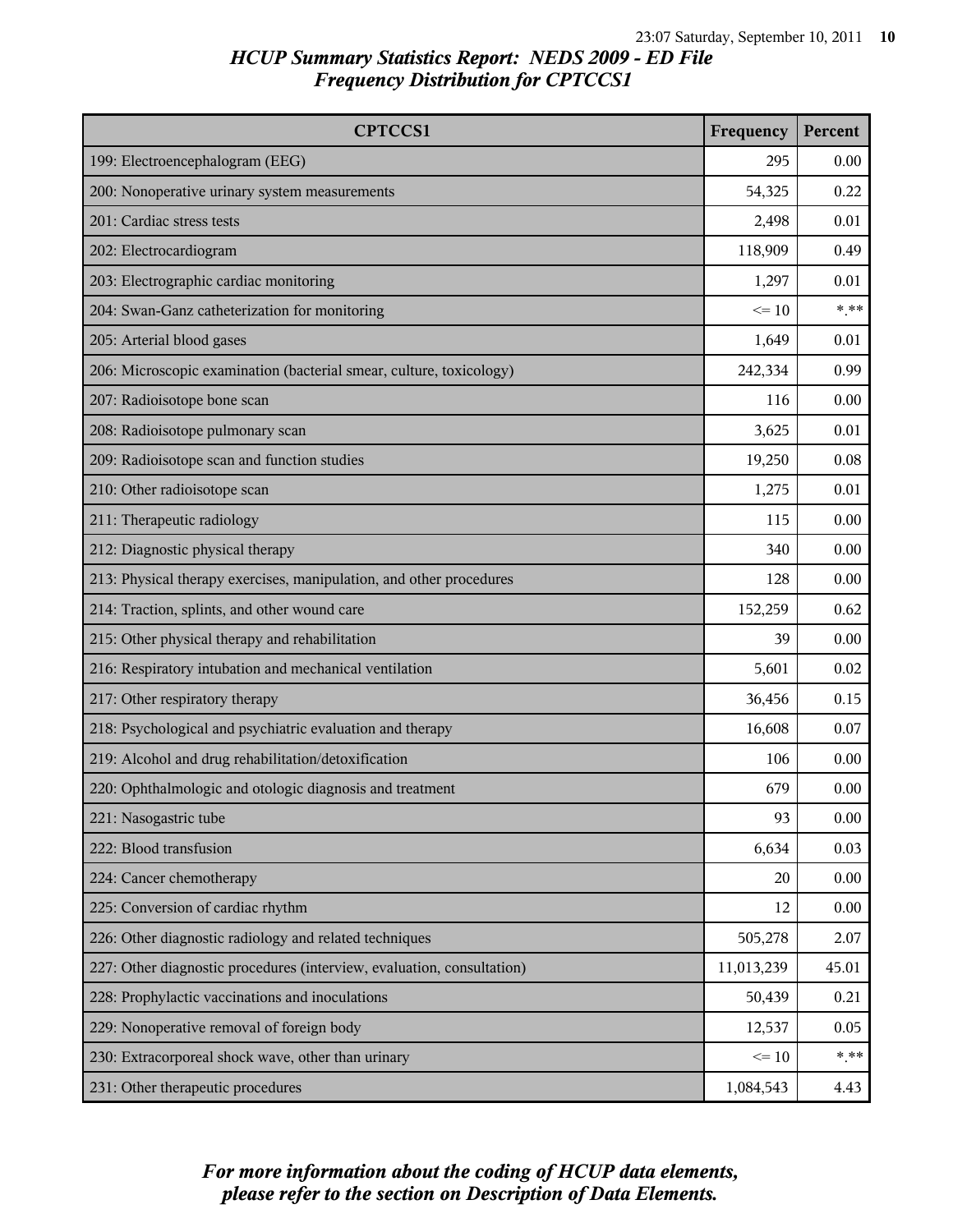| <b>CPTCCS1</b>                                           | Frequency | Percent |
|----------------------------------------------------------|-----------|---------|
| 232: Anesthesia                                          | 3,444     | 0.01    |
| 233: Laboratory - Chemistry and Hematology               | 281,377   | 1.15    |
| 234: Pathology                                           | 621       | 0.00    |
| 235: Other Laboratory                                    | 17,360    | 0.07    |
| 237: Ancillary Services                                  | 47,521    | 0.19    |
| 239: Transportation - patient, provider, equipment       | 9,465     | 0.04    |
| 240: Medications (Injections, infusions and other forms) | 99,037    | 0.40    |
| 241: Visual aids and other optical supplies              | $\leq 10$ | * **    |
| 243: DME and supplies                                    | 20,923    | 0.09    |
| 244: Gastric bypass and volume reduction                 | 12        | 0.00    |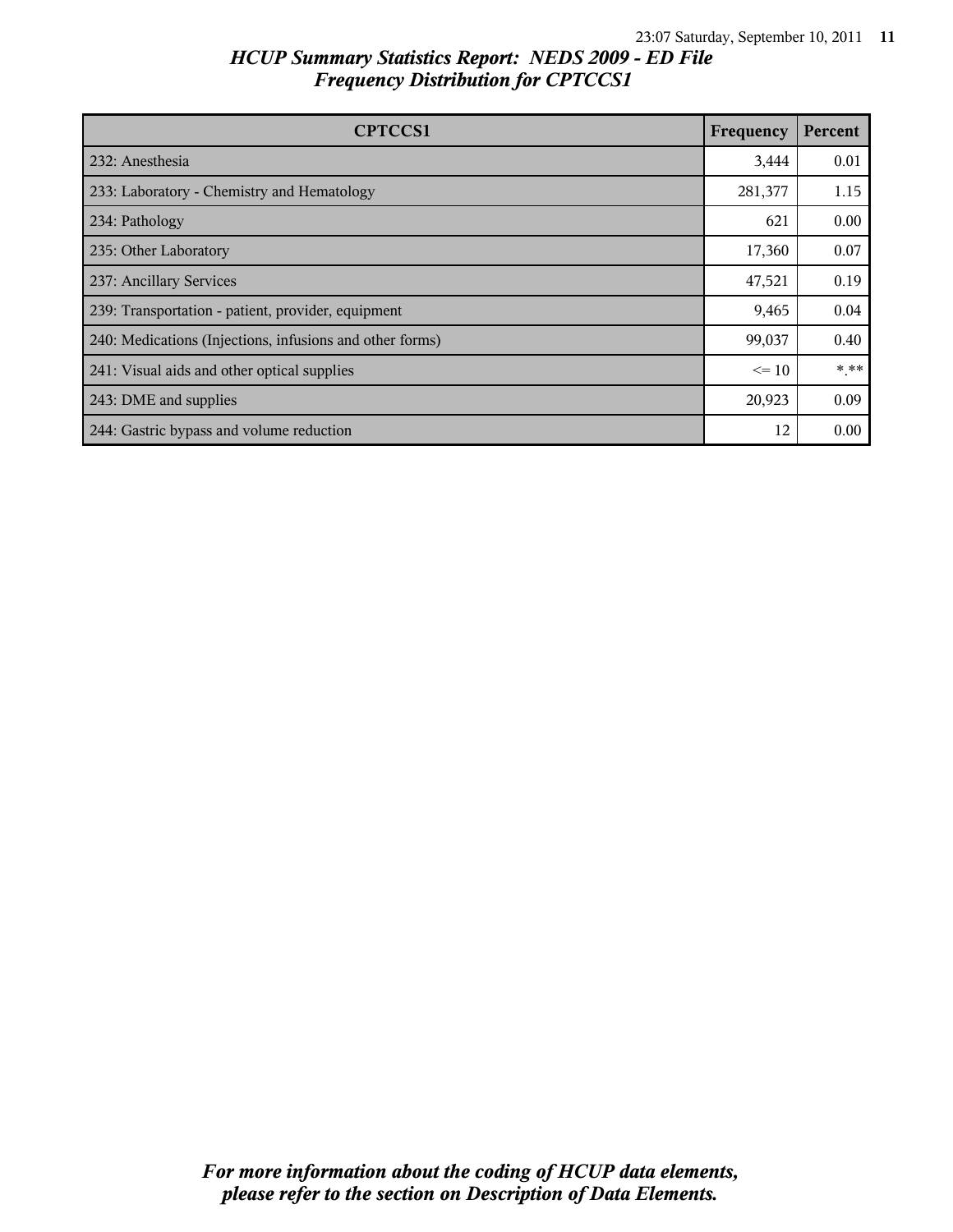| <b>HCUPFILE</b>   Frequency   Percent |            |        |
|---------------------------------------|------------|--------|
| <b>SEDD</b>                           | 24,465,837 | 100.00 |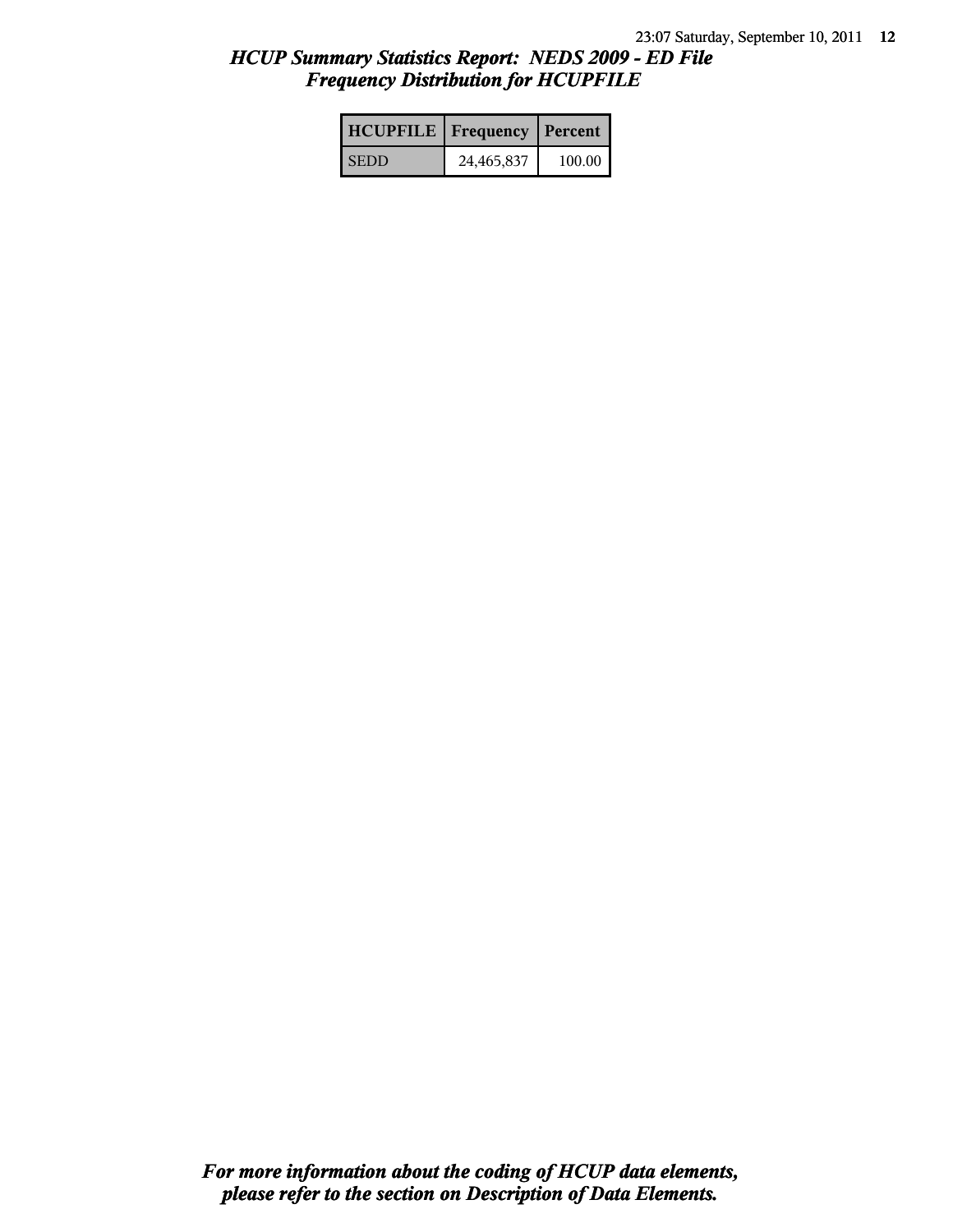| <b>NCPT</b>    | Frequency | Percent |
|----------------|-----------|---------|
|                | 5,398,219 | 22.06   |
| $\mathbf{0}$   | 3,264,351 | 13.34   |
| 1              | 4,487,264 | 18.34   |
| $\overline{2}$ | 2,703,661 | 11.05   |
| 3              | 1,832,604 | 7.49    |
| $\overline{4}$ | 1,174,167 | 4.80    |
| 5              | 803,727   | 3.29    |
| 6              | 623,214   | 2.55    |
| 7              | 527,367   | 2.16    |
| 8              | 483,015   | 1.97    |
| 9              | 644,769   | 2.64    |
| 10             | 622,184   | 2.54    |
| 11             | 317,474   | 1.30    |
| 12             | 324,796   | 1.33    |
| 13             | 212,076   | 0.87    |
| 14             | 178,496   | 0.73    |
| 15             | 151,876   | 0.62    |
| 16 or greater  | 716,577   | 2.93    |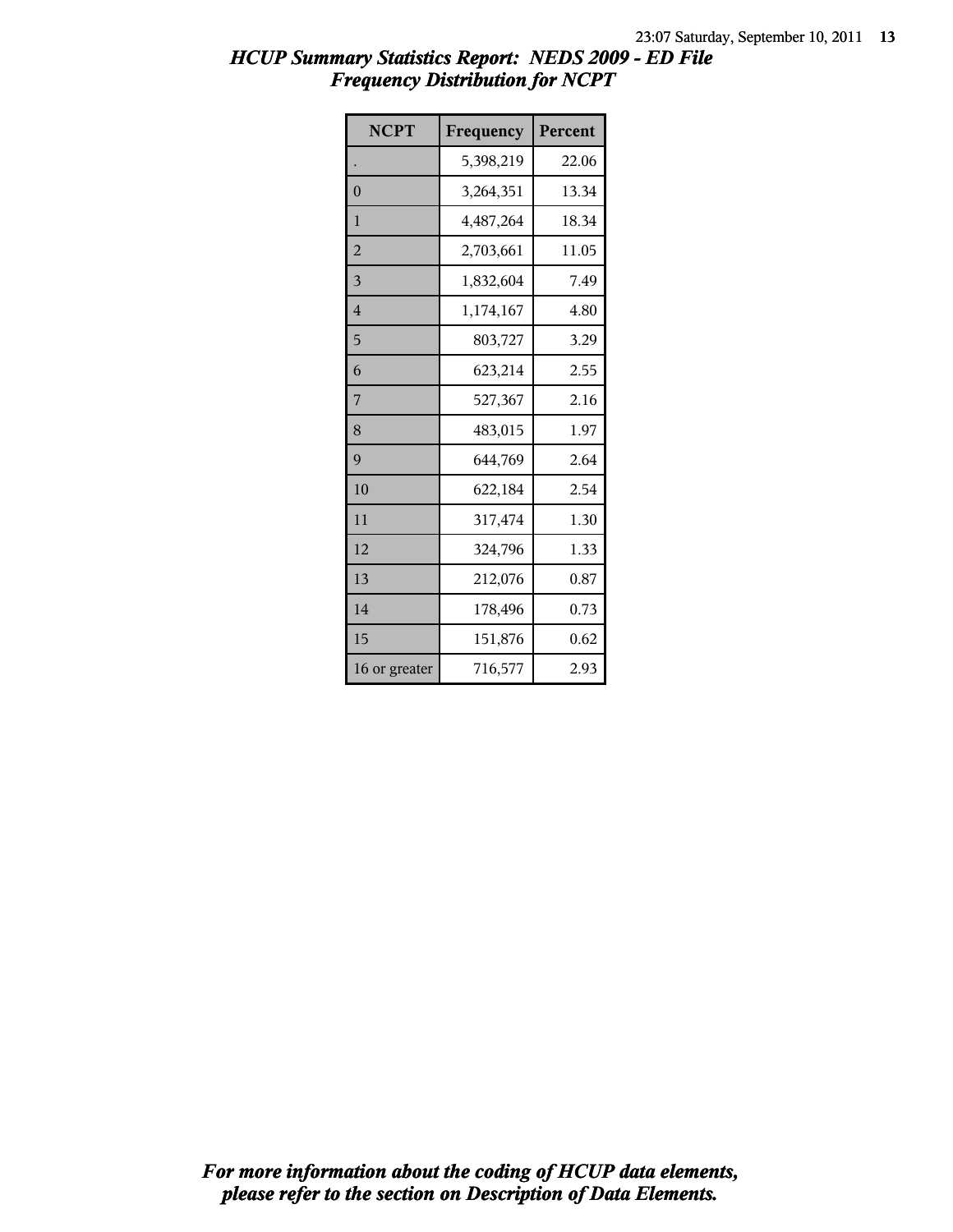| <b>NPR ED</b>  | Frequency  | Percent |
|----------------|------------|---------|
|                | 8,031,587  | 32.83   |
| $\overline{0}$ | 12,424,229 | 50.78   |
| $\mathbf{1}$   | 2,315,027  | 9.46    |
| $\overline{c}$ | 667,534    | 2.73    |
| 3              | 351,015    | 1.43    |
| $\overline{4}$ | 229,314    | 0.94    |
| 5              | 122,027    | 0.50    |
| 6              | 81,769     | 0.33    |
| 7              | 44,411     | 0.18    |
| 8              | 33,373     | 0.14    |
| 9              | 26,944     | 0.11    |
| 10             | 25,889     | 0.11    |
| 11             | 17,847     | 0.07    |
| 12             | 15,632     | 0.06    |
| 13             | 13,139     | 0.05    |
| 14             | 10,963     | 0.04    |
| 15             | 8,840      | 0.04    |
| 16 or greater  | 46,297     | 0.19    |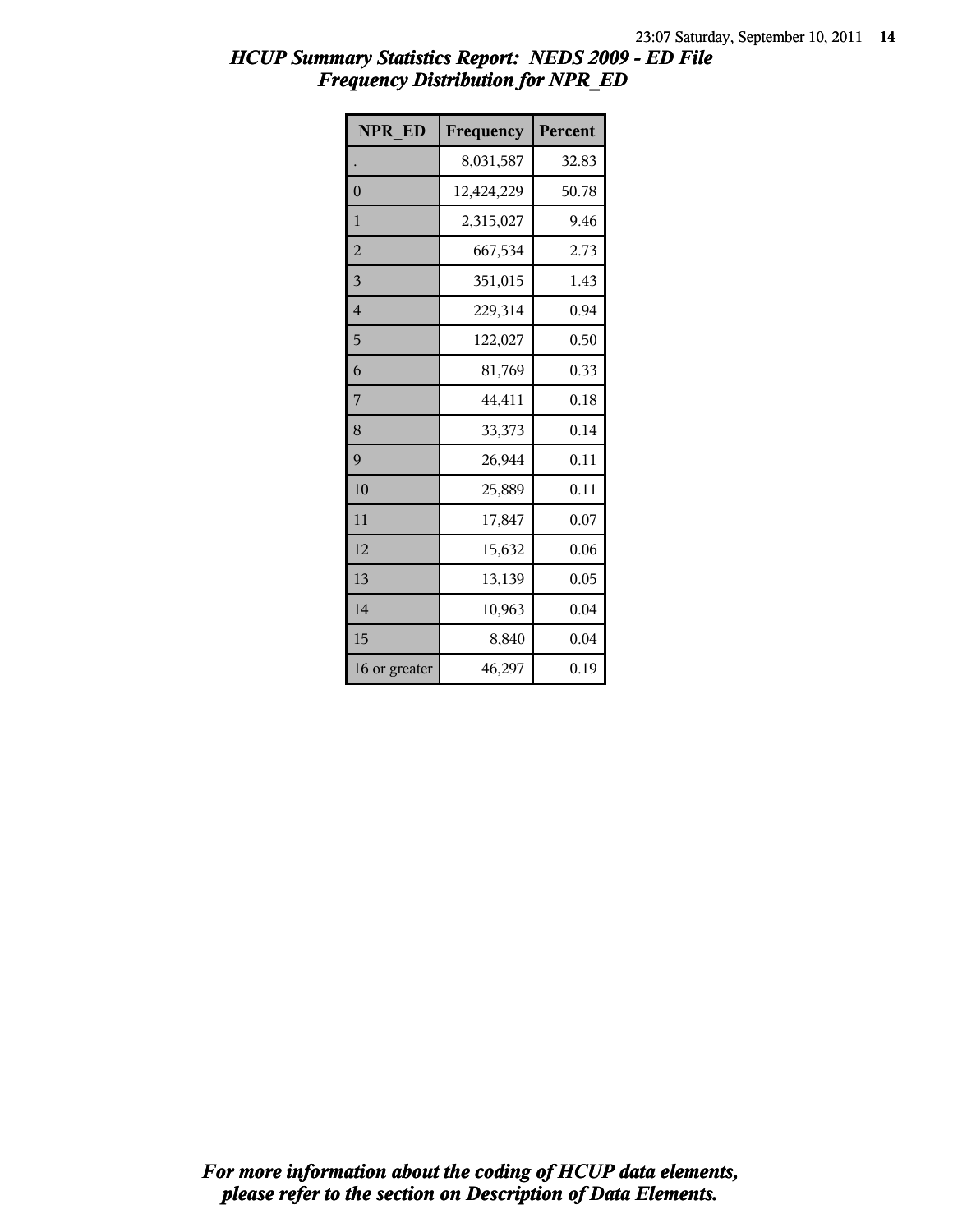| <b>PCLASS ED1</b>                                                | Frequency  | Percent |
|------------------------------------------------------------------|------------|---------|
| $\therefore$ Missing                                             | 20,566,904 | 84.06   |
| .A: Invalid                                                      | 1,025      | 0.00    |
| .C: Inconsistent                                                 | 35         | 0.00    |
| 1: Minor Diagnostic - Non-operating room diagnostic procedures   | 1,680,834  | 6.87    |
| 2: Minor Therapeutic - Non-operating room therapeutic procedures | 2,126,120  | 8.69    |
| 3: Major Diagnostic - Operating room diagnostic procedures       | 1,767      | 0.01    |
| 4: Major Therapeutic - Operating room therapeutic procedures     | 89,152     | 0.36    |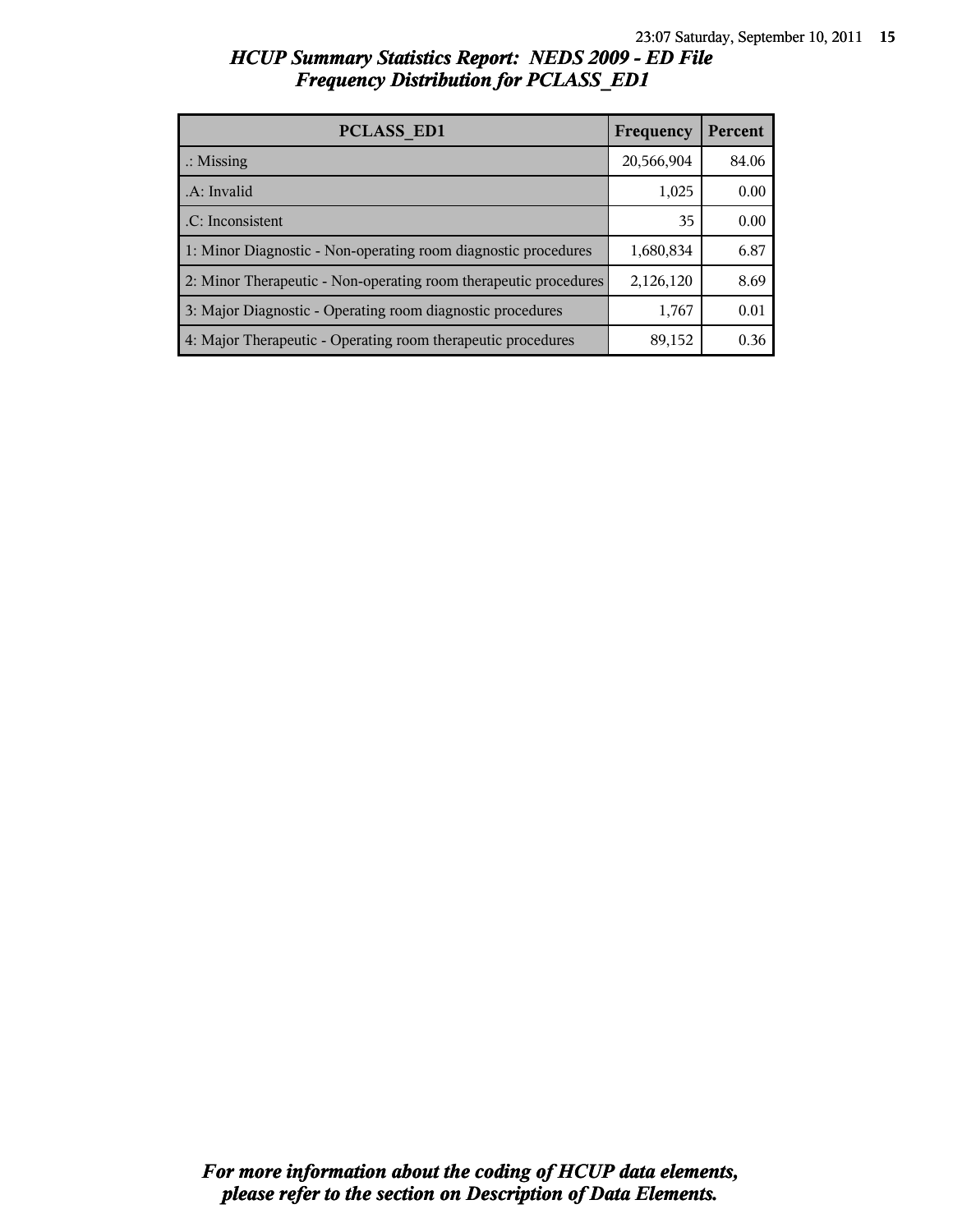| PRCCS ED1                                                                     | Frequency  | Percent |
|-------------------------------------------------------------------------------|------------|---------|
| $\therefore$ Missing                                                          | 20,566,904 | 84.06   |
| A: Invalid procedure                                                          | 1,025      | 0.00    |
| C: Inconsistent                                                               | 35         | 0.00    |
| 1: Incision and excision of CNS                                               | 125        | 0.00    |
| 2: Insertion; replacement; or removal of extracranial ventricular shunt       | 69         | 0.00    |
| 3: Laminectomy; excision intervertebral disc                                  | 959        | 0.00    |
| 4: Diagnostic spinal tap                                                      | 18,819     | 0.08    |
| 5: Insertion of catheter or spinal stimulator and injection into spinal canal | 600        | 0.00    |
| 6: Decompression peripheral nerve                                             | 65         | 0.00    |
| 7: Other diagnostic nervous system procedures                                 | 28         | 0.00    |
| 8: Other non-OR or closed therapeutic nervous system procedures               | 16,252     | 0.07    |
| 9: Other OR therapeutic nervous system procedures                             | 368        | 0.00    |
| 10: Thyroidectomy; partial or complete                                        | 12         | 0.00    |
| 11: Diagnostic endocrine procedures                                           | 30         | 0.00    |
| 12: Other therapeutic endocrine procedures                                    | 35         | 0.00    |
| 13: Corneal transplant                                                        | $\leq 10$  | $***$   |
| 14: Glaucoma procedures                                                       | 14         | 0.00    |
| 15: Lens and cataract procedures                                              | 220        | 0.00    |
| 16: Repair of retinal tear; detachment                                        | 45         | 0.00    |
| 17: Destruction of lesion of retina and choroid                               | $\leq 10$  | $***$   |
| 18: Diagnostic procedures on eye                                              | 45         | 0.00    |
| 19: Other therapeutic procedures on eyelids; conjunctiva; cornea              | 31,931     | 0.13    |
| 20: Other intraocular therapeutic procedures                                  | 934        | 0.00    |
| 21: Other extraocular muscle and orbit therapeutic procedures                 | 86         | 0.00    |
| 22: Tympanoplasty                                                             | $\leq 10$  | $***$   |
| 23: Myringotomy                                                               | 68         | 0.00    |
| 24: Mastoidectomy                                                             | $\leq 10$  | $***$   |
| 25: Diagnostic procedures on ear                                              | 23         | 0.00    |
| 26: Other therapeutic ear procedures                                          | 17,339     | 0.07    |
| 27: Control of epistaxis                                                      | 19,705     | 0.08    |
| 28: Plastic procedures on nose                                                | 7,012      | 0.03    |
| 29: Dental procedures                                                         | 563        | 0.00    |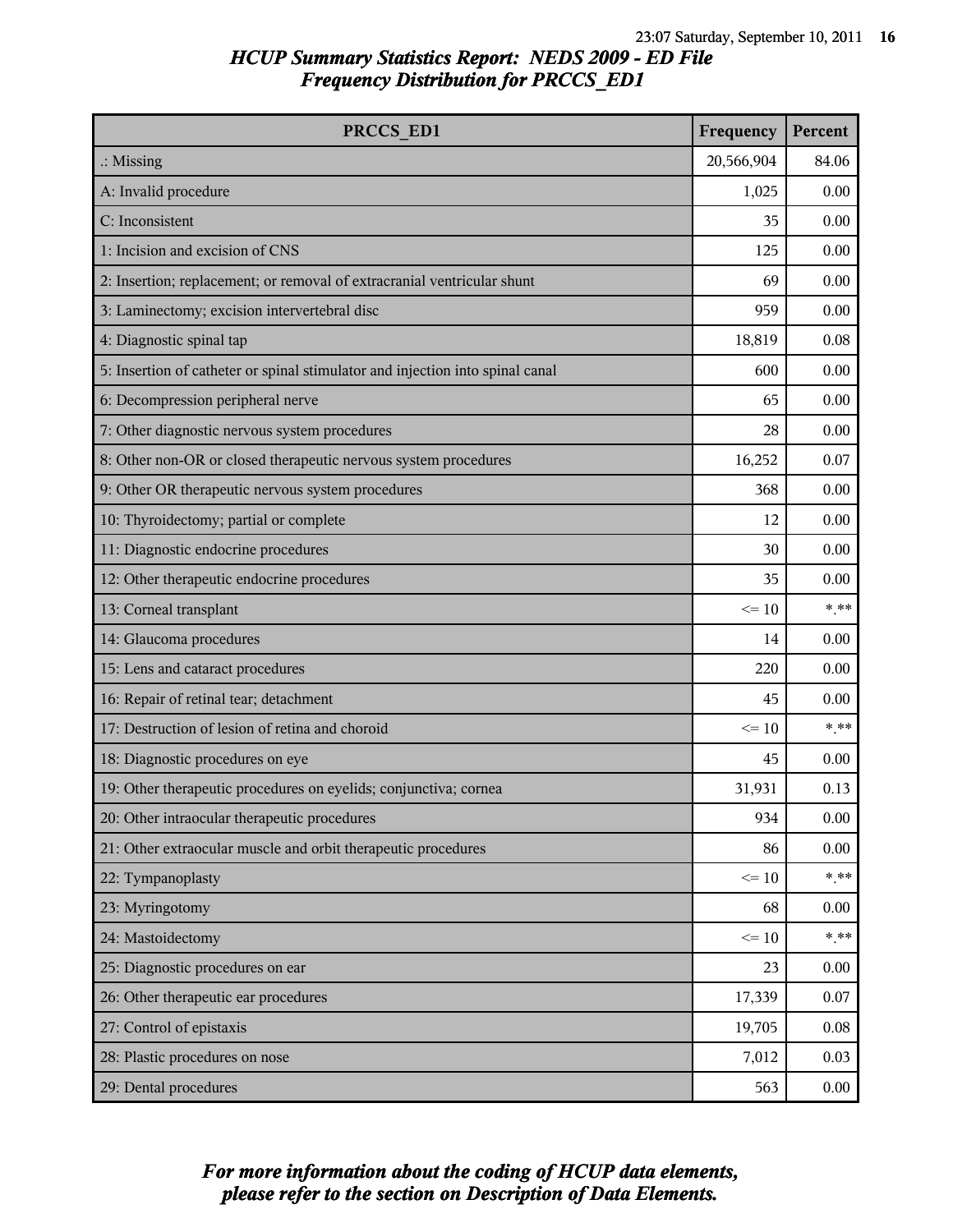| PRCCS_ED1                                                                                        | Frequency | Percent |
|--------------------------------------------------------------------------------------------------|-----------|---------|
| 30: Tonsillectomy and/or adenoidectomy                                                           | 1,089     | 0.00    |
| 31: Diagnostic procedures on nose; mouth and pharynx                                             | 327       | 0.00    |
| 32: Other non-OR therapeutic procedures on nose; mouth and pharynx                               | 27,582    | 0.11    |
| 33: Other OR therapeutic procedures on nose; mouth and pharynx                                   | 4,177     | 0.02    |
| 34: Tracheostomy; temporary and permanent                                                        | 184       | 0.00    |
| 35: Tracheoscopy and laryngoscopy with biopsy                                                    | 909       | 0.00    |
| 36: Lobectomy or pneumonectomy                                                                   | 31        | 0.00    |
| 37: Diagnostic bronchoscopy and biopsy of bronchus                                               | 673       | 0.00    |
| 38: Other diagnostic procedures on lung and bronchus                                             | $\leq 10$ | $***$   |
| 39: Incision of pleura; thoracentesis; chest drainage                                            | 2,350     | 0.01    |
| 40: Other diagnostic procedures of respiratory tract and mediastinum                             | 62        | 0.00    |
| 41: Other non-OR therapeutic procedures on respiratory system                                    | 695       | 0.00    |
| 42: Other OR Rx procedures on respiratory system and mediastinum                                 | 163       | 0.00    |
| 43: Heart valve procedures                                                                       | 33        | 0.00    |
| 44: Coronary artery bypass graft (CABG)                                                          | 122       | 0.00    |
| 45: Percutaneous transluminal coronary angioplasty (PTCA)                                        | 1,900     | 0.01    |
| 46: Coronary thrombolysis                                                                        | $\leq 10$ | $***$   |
| 47: Diagnostic cardiac catheterization; coronary arteriography                                   | 14,490    | 0.06    |
| 48: Insertion; revision; replacement; removal of cardiac pacemaker or cardioverter/defibrillator | 707       | 0.00    |
| 49: Other OR heart procedures                                                                    | 226       | 0.00    |
| 50: Extracorporeal circulation auxiliary to open heart procedures                                | $\leq 10$ | $***$   |
| 51: Endarterectomy; vessel of head and neck                                                      | 20        | 0.00    |
| 52: Aortic resection; replacement or anastomosis                                                 | 23        | 0.00    |
| 53: Varicose vein stripping; lower limb                                                          | 40        | 0.00    |
| 54: Other vascular catheterization; not heart                                                    | 23,936    | 0.10    |
| 55: Peripheral vascular bypass                                                                   | 28        | 0.00    |
| 56: Other vascular bypass and shunt; not heart                                                   | $\leq 10$ | $***$   |
| 57: Creation; revision and removal of arteriovenous fistula or vessel-to-vessel cannula for di a | 231       | 0.00    |
| 58: Hemodialysis                                                                                 | 3,193     | 0.01    |
| 59: Other OR procedures on vessels of head and neck                                              | 28        | 0.00    |
| 60: Embolectomy and endarterectomy of lower limbs                                                | 20        | 0.00    |
| 61: Other OR procedures on vessels other than head and neck                                      | 1,905     | 0.01    |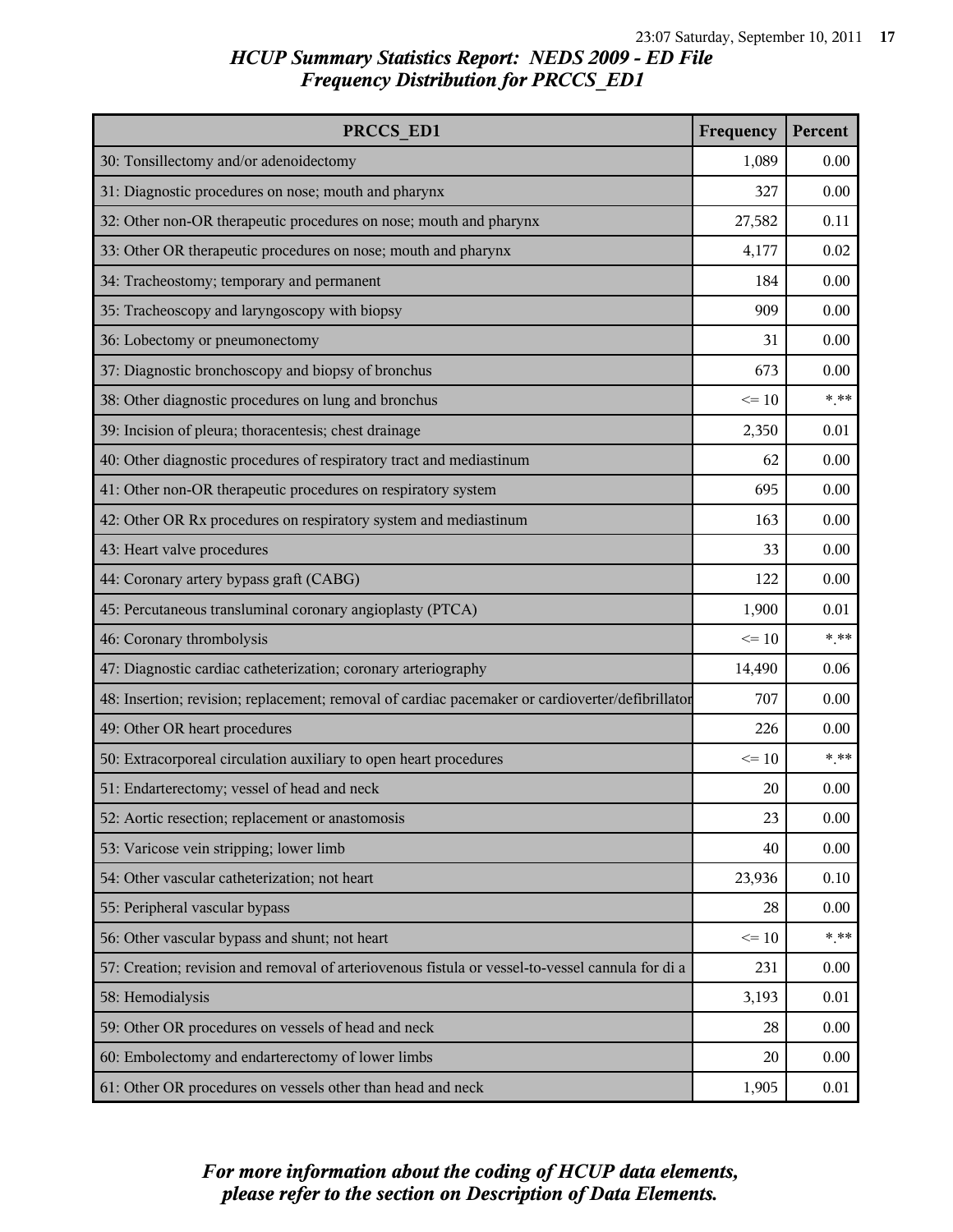| PRCCS ED1                                                     | Frequency | Percent |
|---------------------------------------------------------------|-----------|---------|
| 62: Other diagnostic cardiovascular procedures                | 320       | 0.00    |
| 63: Other non-OR therapeutic cardiovascular procedures        | 813       | 0.00    |
| 64: Bone marrow transplant                                    | $\leq 10$ | $* * *$ |
| 65: Bone marrow biopsy                                        | 140       | 0.00    |
| 66: Procedures on spleen                                      | 36        | 0.00    |
| 67: Other therapeutic procedures; hemic and lymphatic system  | 272       | 0.00    |
| 69: Esophageal dilatation                                     | 999       | 0.00    |
| 70: Upper gastrointestinal endoscopy; biopsy                  | 13,622    | 0.06    |
| 71: Gastrostomy; temporary and permanent                      | 570       | 0.00    |
| 72: Colostomy; temporary and permanent                        | 13        | 0.00    |
| 73: Ileostomy and other enterostomy                           | 41        | 0.00    |
| 74: Gastrectomy; partial and total                            | 14        | 0.00    |
| 75: Small bowel resection                                     | 121       | 0.00    |
| 76: Colonoscopy and biopsy                                    | 3,302     | 0.01    |
| 77: Proctoscopy and anorectal biopsy                          | 1,039     | 0.00    |
| 78: Colorectal resection                                      | 240       | 0.00    |
| 79: Local excision of large intestine lesion (not endoscopic) | $\leq 10$ | $***$   |
| 80: Appendectomy                                              | 13,995    | 0.06    |
| 81: Hemorrhoid procedures                                     | 2,064     | 0.01    |
| 82: Endoscopic retrograde cannulation of pancreas (ERCP)      | 55        | 0.00    |
| 83: Biopsy of liver                                           | 121       | 0.00    |
| 84: Cholecystectomy and common duct exploration               | 5,772     | 0.02    |
| 85: Inguinal and femoral hernia repair                        | 751       | 0.00    |
| 86: Other hernia repair                                       | 598       | 0.00    |
| 87: Laparoscopy (GI only)                                     | 270       | 0.00    |
| 88: Abdominal paracentesis                                    | 2,141     | 0.01    |
| 89: Exploratory laparotomy                                    | 71        | 0.00    |
| 90: Excision; lysis peritoneal adhesions                      | 247       | 0.00    |
| 91: Peritoneal dialysis                                       | 87        | 0.00    |
| 92: Other bowel diagnostic procedures                         | 91        | 0.00    |
| 93: Other non-OR upper GI therapeutic procedures              | 6,597     | 0.03    |
| 94: Other OR upper GI therapeutic procedures                  | 249       | 0.00    |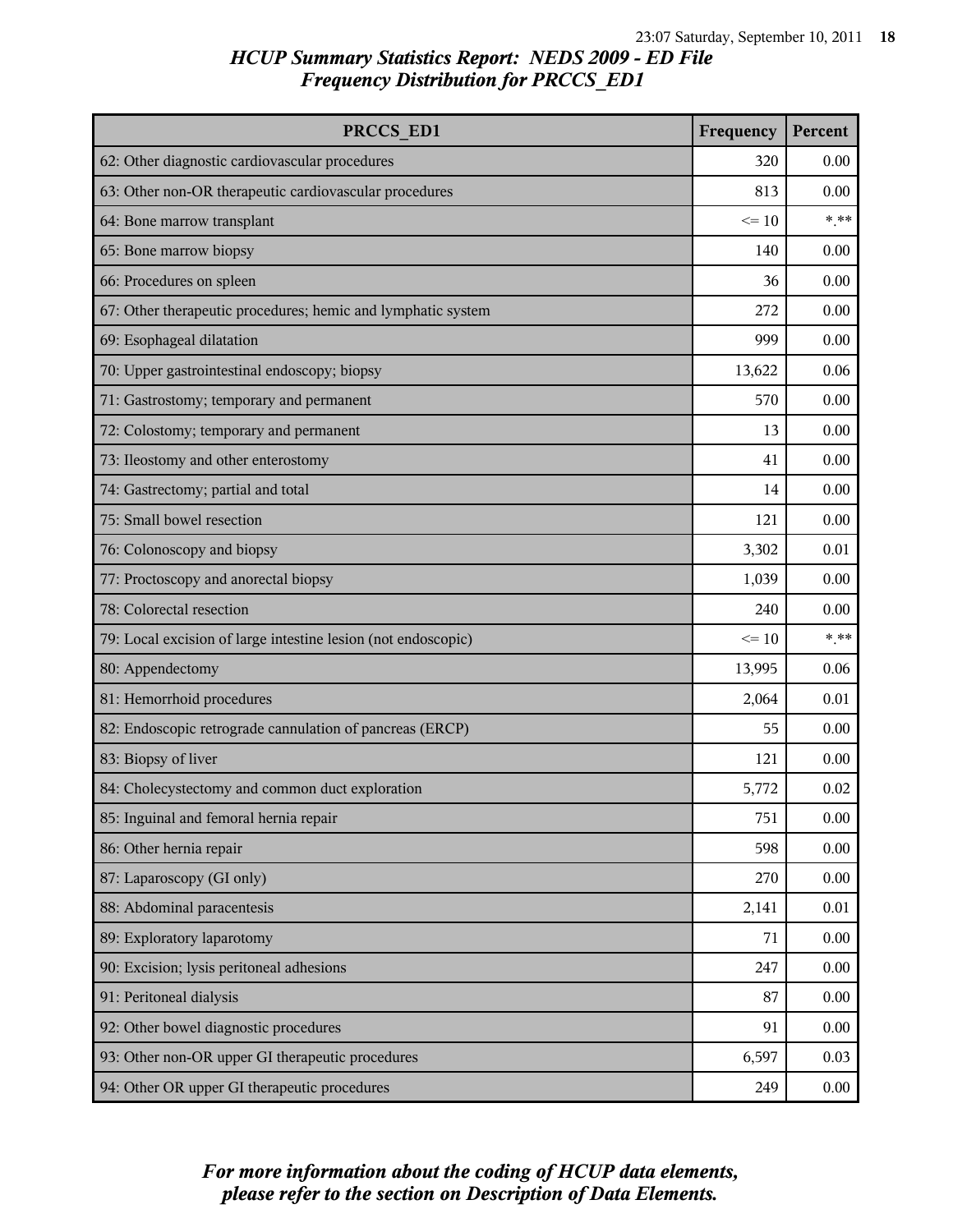| PRCCS ED1                                                             | Frequency | Percent |
|-----------------------------------------------------------------------|-----------|---------|
| 95: Other non-OR lower GI therapeutic procedures                      | 2,569     | 0.01    |
| 96: Other OR lower GI therapeutic procedures                          | 3,335     | 0.01    |
| 97: Other gastrointestinal diagnostic procedures                      | 87        | 0.00    |
| 98: Other non-OR gastrointestinal therapeutic procedures              | 1,382     | 0.01    |
| 99: Other OR gastrointestinal therapeutic procedures                  | 334       | 0.00    |
| 100: Endoscopy and endoscopic biopsy of the urinary tract             | 379       | 0.00    |
| 101: Transurethral excision; drainage; or removal urinary obstruction | 9,649     | 0.04    |
| 102: Ureteral catheterization                                         | 1,782     | 0.01    |
| 103: Nephrotomy and nephrostomy                                       | 110       | 0.00    |
| 104: Nephrectomy; partial or complete                                 | $\leq 10$ | $***$   |
| 105: Kidney transplant                                                | $\leq 10$ | $***$   |
| 106: Genitourinary incontinence procedures                            | 31        | 0.00    |
| 107: Extracorporeal lithotripsy; urinary                              | 389       | 0.00    |
| 108: Indwelling catheter                                              | 53,619    | 0.22    |
| 109: Procedures on the urethra                                        | 347       | 0.00    |
| 110: Other diagnostic procedures of urinary tract                     | 104       | 0.00    |
| 111: Other non-OR therapeutic procedures of urinary tract             | 5,609     | 0.02    |
| 112: Other OR therapeutic procedures of urinary tract                 | 1,546     | 0.01    |
| 113: Transurethral resection of prostate (TURP)                       | 70        | 0.00    |
| 114: Open prostatectomy                                               | $\leq 10$ | $***$   |
| 115: Circumcision                                                     | 64        | 0.00    |
| 116: Diagnostic procedures; male genital                              | 21        | 0.00    |
| 117: Other non-OR therapeutic procedures; male genital                | 1,447     | 0.01    |
| 118: Other OR therapeutic procedures; male genital                    | 1,404     | 0.01    |
| 119: Oophorectomy; unilateral and bilateral                           | 264       | 0.00    |
| 120: Other operations on ovary                                        | 418       | 0.00    |
| 121: Ligation or occlusion of fallopian tubes                         | 45        | 0.00    |
| 122: Removal of ectopic pregnancy                                     | 1,251     | 0.01    |
| 123: Other operations on fallopian tubes                              | 174       | 0.00    |
| 124: Hysterectomy; abdominal and vaginal                              | 46        | 0.00    |
| 125: Other excision of cervix and uterus                              | 167       | 0.00    |
| 126: Abortion (termination of pregnancy)                              | 23        | 0.00    |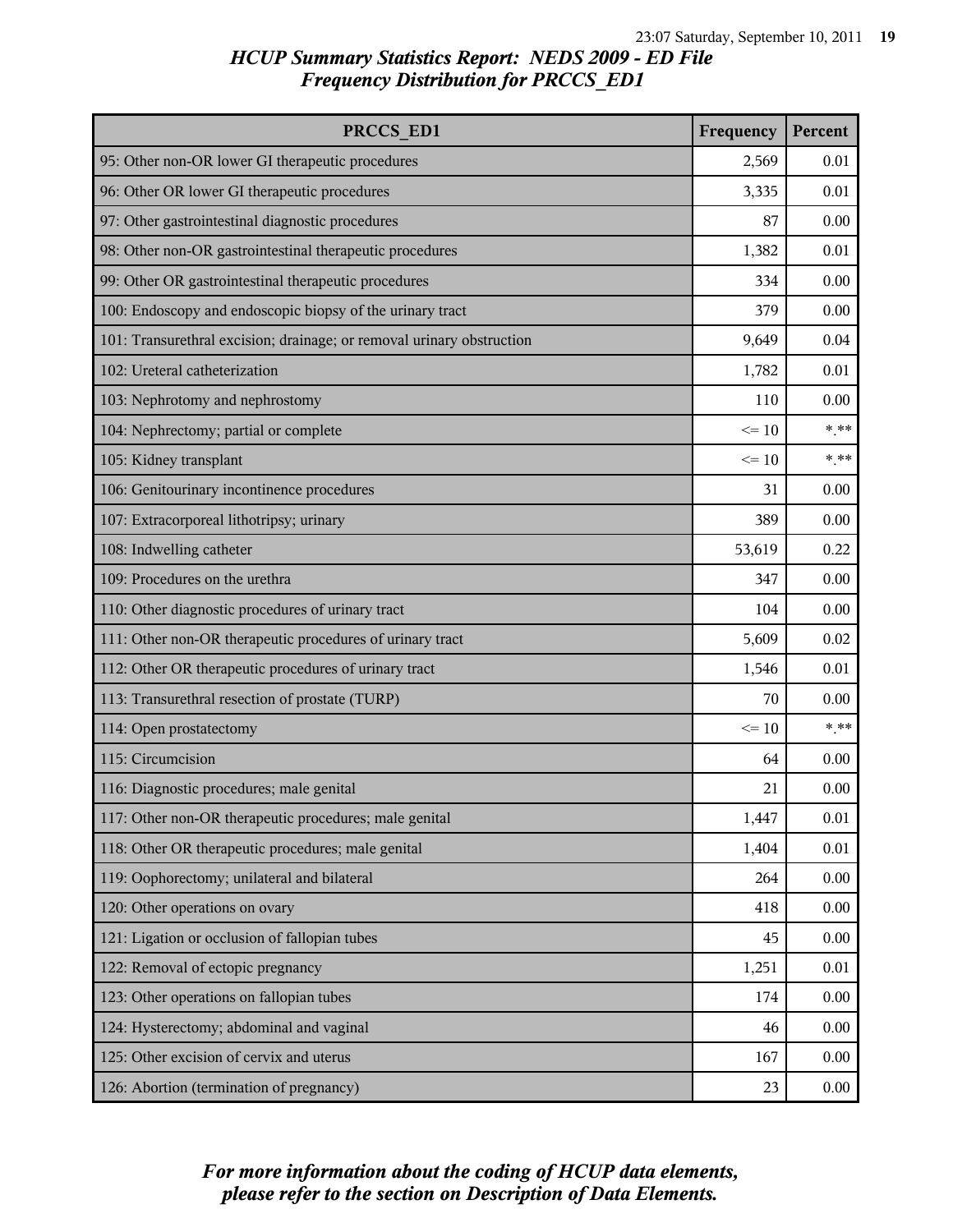| PRCCS ED1                                                                            | Frequency | Percent |
|--------------------------------------------------------------------------------------|-----------|---------|
| 127: Dilatation and curettage (D&C); aspiration after delivery or abortion           | 4,562     | 0.02    |
| 128: Diagnostic dilatation and curettage (D&C)                                       | 388       | 0.00    |
| 129: Repair of cystocele and rectocele; obliteration of vaginal vault                | 12        | 0.00    |
| 130: Other diagnostic procedures; female organs                                      | 331       | 0.00    |
| 131: Other non-OR therapeutic procedures; female organs                              | 559       | 0.00    |
| 132: Other OR therapeutic procedures; female organs                                  | 8,537     | 0.03    |
| 133: Episiotomy                                                                      | 17        | 0.00    |
| 134: Cesarean section                                                                | 67        | 0.00    |
| 135: Forceps; vacuum; and breech delivery                                            | 13        | 0.00    |
| 136: Artificial rupture of membranes to assist delivery                              | $\leq 10$ | $***$   |
| 137: Other procedures to assist delivery                                             | 300       | 0.00    |
| 138: Diagnostic amniocentesis                                                        | 12        | 0.00    |
| 139: Fetal monitoring                                                                | 13,256    | 0.05    |
| 140: Repair of current obstetric laceration                                          | 80        | 0.00    |
| 141: Other therapeutic obstetrical procedures                                        | 146       | 0.00    |
| 142: Partial excision bone                                                           | 246       | 0.00    |
| 143: Bunionectomy or repair of toe deformities                                       | 30        | 0.00    |
| 144: Treatment; facial fracture or dislocation                                       | 1,323     | 0.01    |
| 145: Treatment; fracture or dislocation of radius and ulna                           | 25,158    | 0.10    |
| 146: Treatment; fracture or dislocation of hip and femur                             | 4,175     | 0.02    |
| 147: Treatment; fracture or dislocation of lower extremity (other than hip or femur) | 8,672     | 0.04    |
| 148: Other fracture and dislocation procedure                                        | 28,940    | 0.12    |
| 149: Arthroscopy                                                                     | 25        | 0.00    |
| 150: Division of joint capsule; ligament or cartilage                                | $\leq 10$ | $* * *$ |
| 151: Excision of semilunar cartilage of knee                                         | 96        | 0.00    |
| 152: Arthroplasty knee                                                               | 38        | 0.00    |
| 153: Hip replacement; total and partial                                              | 324       | 0.00    |
| 154: Arthroplasty other than hip or knee                                             | 107       | 0.00    |
| 155: Arthrocentesis                                                                  | 6,698     | 0.03    |
| 156: Injections and aspirations of muscles; tendons; bursa; joints and soft tissue   | 828       | 0.00    |
| 157: Amputation of lower extremity                                                   | 207       | 0.00    |
| 158: Spinal fusion                                                                   | 68        | 0.00    |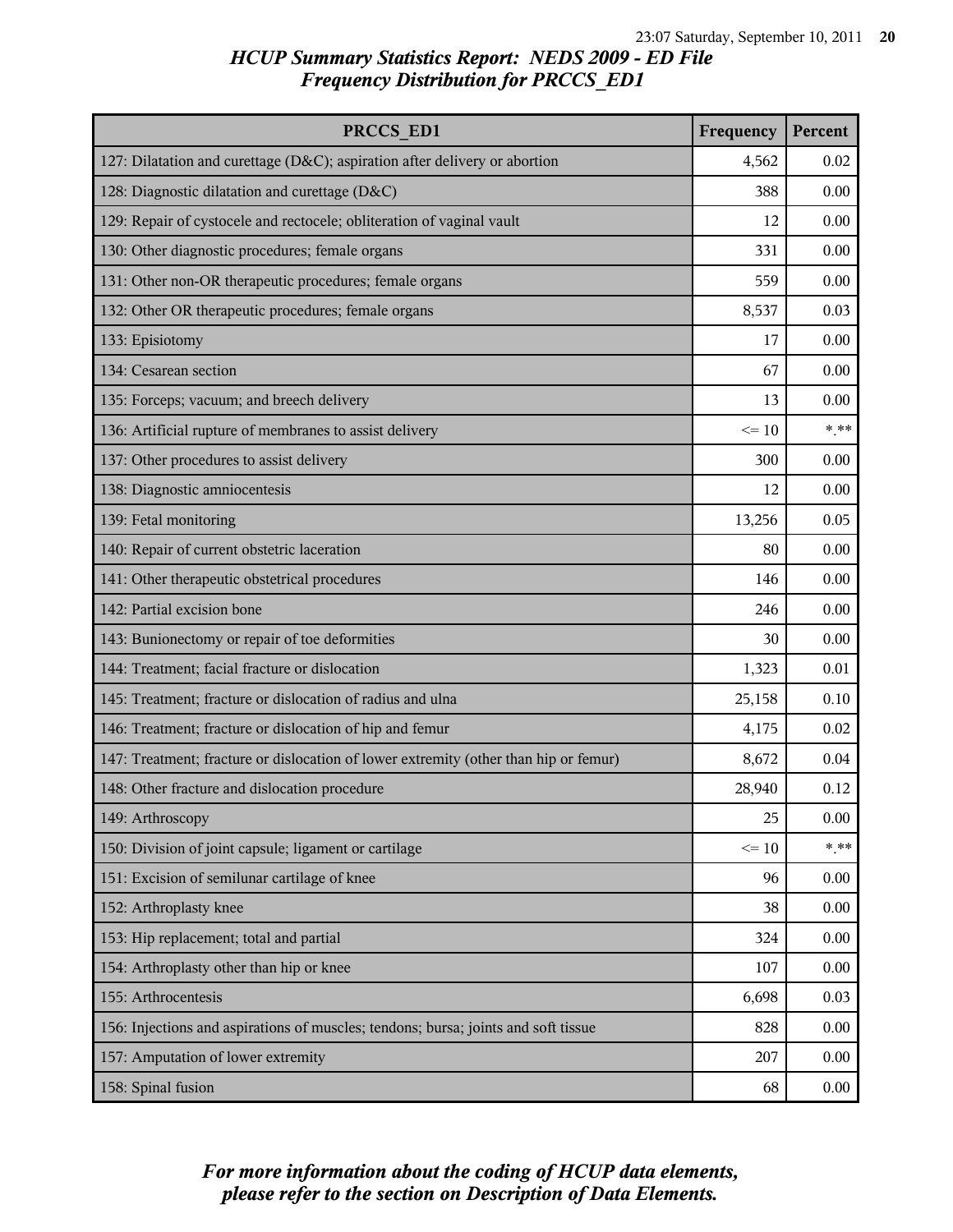| PRCCS ED1                                                          | Frequency | Percent |
|--------------------------------------------------------------------|-----------|---------|
| 159: Other diagnostic procedures on musculoskeletal system         | 358       | 0.00    |
| 160: Other therapeutic procedures on muscles and tendons           | 3,848     | 0.02    |
| 161: Other OR therapeutic procedures on bone                       | 645       | 0.00    |
| 162: Other OR therapeutic procedures on joints                     | 375       | 0.00    |
| 163: Other non-OR therapeutic procedures on musculoskeletal system | 60,385    | 0.25    |
| 164: Other OR therapeutic procedures on musculoskeletal system     | 1,057     | 0.00    |
| 165: Breast biopsy and other diagnostic procedures on breast       | 70        | 0.00    |
| 166: Lumpectomy; quadrantectomy of breast                          | 78        | 0.00    |
| 167: Mastectomy                                                    | $\leq 10$ | $***$   |
| 168: Incision and drainage; skin and subcutaneous tissue           | 151,371   | 0.62    |
| 169: Debridement of wound; infection or burn                       | 14,626    | 0.06    |
| 170: Excision of skin lesion                                       | 1,329     | 0.01    |
| 171: Suture of skin and subcutaneous tissue                        | 438,153   | 1.79    |
| 172: Skin graft                                                    | 540       | 0.00    |
| 173: Other diagnostic procedures on skin and subcutaneous tissue   | 131       | 0.00    |
| 174: Other non-OR therapeutic procedures on skin and breast        | 30,631    | 0.13    |
| 175: Other OR therapeutic procedures on skin and breast            | 7,013     | 0.03    |
| 176: Other organ transplantation                                   | $\leq 10$ | $***$   |
| 177: Computerized axial tomography (CT) scan head                  | 93,920    | 0.38    |
| 178: CT scan chest                                                 | 12,022    | 0.05    |
| 179: CT scan abdomen                                               | 46,047    | 0.19    |
| 180: Other CT scan                                                 | 25,215    | 0.10    |
| 181: Myelogram                                                     | 57        | 0.00    |
| 182: Mammography                                                   | 49        | 0.00    |
| 183: Routine chest X-ray                                           | 117,091   | 0.48    |
| 184: Intraoperative cholangiogram                                  | 24        | 0.00    |
| 185: Upper gastrointestinal X-ray                                  | 53        | 0.00    |
| 186: Lower gastrointestinal X-ray                                  | 13        | 0.00    |
| 187: Intravenous pyelogram                                         | 61        | 0.00    |
| 188: Cerebral arteriogram                                          | 336       | 0.00    |
| 189: Contrast aortogram                                            | 71        | 0.00    |
| 190: Contrast arteriogram of femoral and lower extremity arteries  | 34        | 0.00    |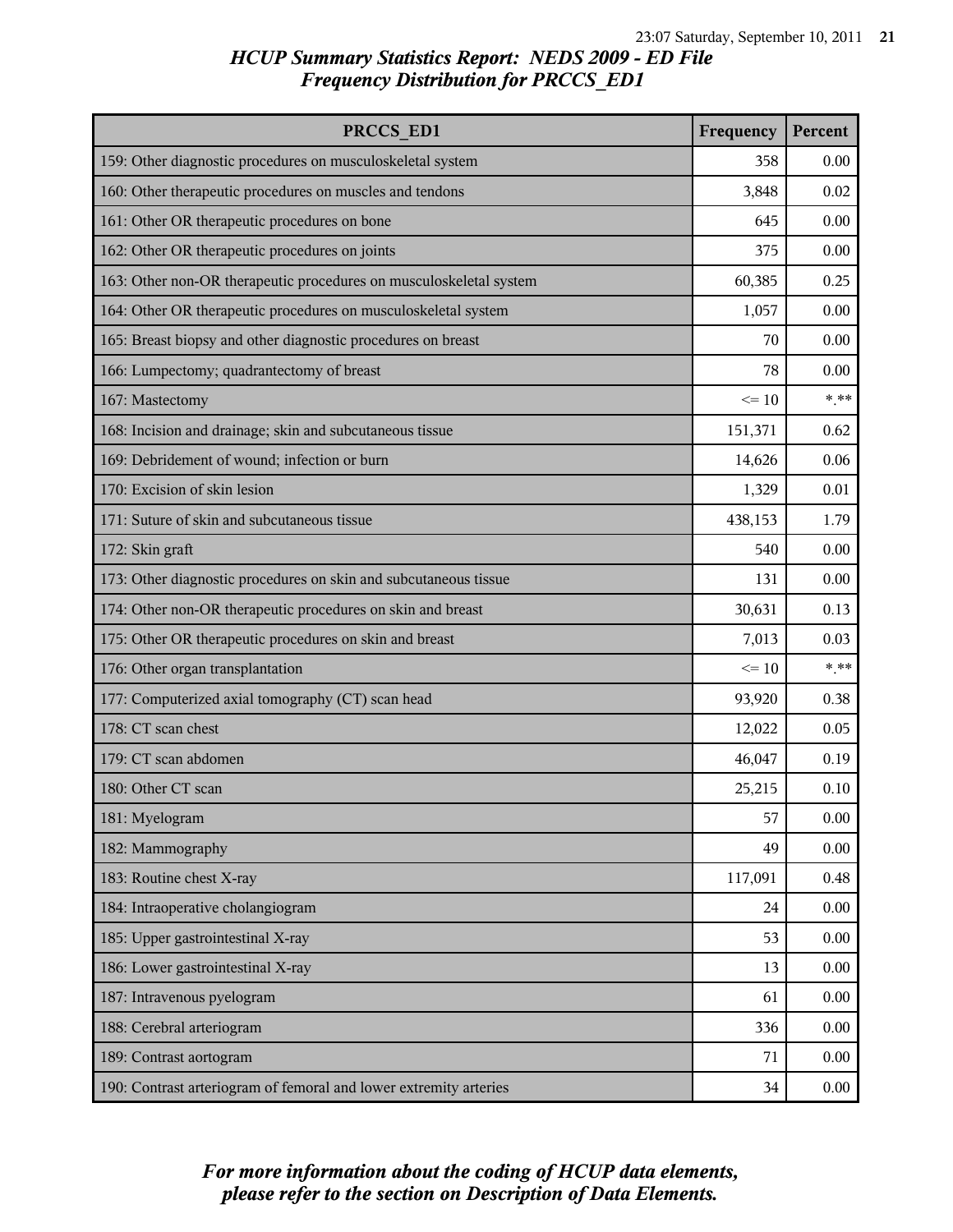| PRCCS ED1                                                           | Frequency | Percent |
|---------------------------------------------------------------------|-----------|---------|
| 191: Arterio- or venogram (not heart and head)                      | 291       | 0.00    |
| 192: Diagnostic ultrasound of head and neck                         | 177       | 0.00    |
| 193: Diagnostic ultrasound of heart (echocardiogram)                | 9,881     | 0.04    |
| 194: Diagnostic ultrasound of gastrointestinal tract                | 742       | 0.00    |
| 195: Diagnostic ultrasound of urinary tract                         | 549       | 0.00    |
| 196: Diagnostic ultrasound of abdomen or retroperitoneum            | 4,725     | 0.02    |
| 197: Other diagnostic ultrasound                                    | 19,420    | 0.08    |
| 198: Magnetic resonance imaging                                     | 2,490     | 0.01    |
| 199: Electroencephalogram (EEG)                                     | 115       | 0.00    |
| 200: Nonoperative urinary system measurements                       | 335       | 0.00    |
| 201: Cardiac stress tests                                           | 4,741     | 0.02    |
| 202: Electrocardiogram                                              | 33,488    | 0.14    |
| 203: Electrographic cardiac monitoring                              | 2,968     | 0.01    |
| 204: Swan-Ganz catheterization for monitoring                       | $\leq 10$ | $***$   |
| 205: Arterial blood gases                                           | 2,338     | 0.01    |
| 206: Microscopic examination (bacterial smear; culture; toxicology) | 25,078    | 0.10    |
| 207: Radioisotope bone scan                                         | $\leq 10$ | $***$   |
| 208: Radioisotope pulmonary scan                                    | 119       | 0.00    |
| 209: Radioisotope scan and function studies                         | 800       | 0.00    |
| 210: Other radioisotope scan                                        | 12        | 0.00    |
| 211: Therapeutic radiology for cancer treatment                     | 144       | 0.00    |
| 212: Diagnostic physical therapy                                    | 33        | 0.00    |
| 213: Physical therapy exercises; manipulation; and other procedures | 113       | 0.00    |
| 214: Traction; splints; and other wound care                        | 308,717   | 1.26    |
| 215: Other physical therapy and rehabilitation                      | 121       | 0.00    |
| 216: Respiratory intubation and mechanical ventilation              | 11,962    | 0.05    |
| 217: Other respiratory therapy                                      | 25,611    | 0.10    |
| 218: Psychological and psychiatric evaluation and therapy           | 418       | 0.00    |
| 219: Alcohol and drug rehabilitation/detoxification                 | 1,131     | 0.00    |
| 220: Ophthalmologic and otologic diagnosis and treatment            | 631       | 0.00    |
| 221: Nasogastric tube                                               | 1,183     | 0.00    |
| 222: Blood transfusion                                              | 9,418     | 0.04    |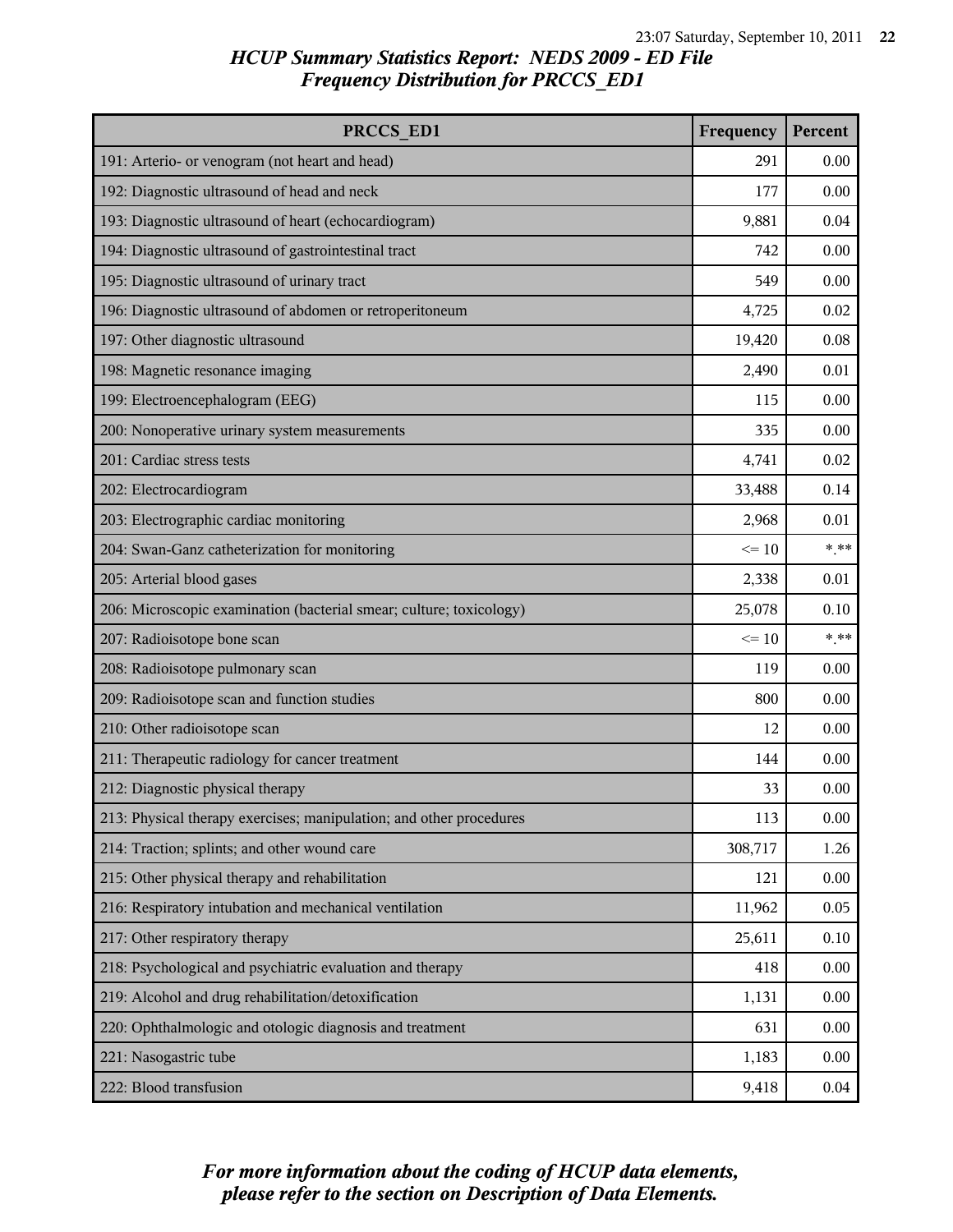| PRCCS ED1                                                              | Frequency | Percent |
|------------------------------------------------------------------------|-----------|---------|
| 223: Enteral and parenteral nutrition                                  | 351       | 0.00    |
| 224: Cancer chemotherapy                                               | 150       | 0.00    |
| 225: Conversion of cardiac rhythm                                      | 8,082     | 0.03    |
| 226: Other diagnostic radiology and related techniques                 | 176,215   | 0.72    |
| 227: Other diagnostic procedures (interview; evaluation; consultation) | 1,032,562 | 4.22    |
| 228: Prophylactic vaccinations and inoculations                        | 32,517    | 0.13    |
| 229: Nonoperative removal of foreign body                              | 28,585    | 0.12    |
| 230: Extracorporeal shock wave other than urinary                      | $\leq 10$ | $* * *$ |
| 231: Other therapeutic procedures                                      | 698,929   | 2.86    |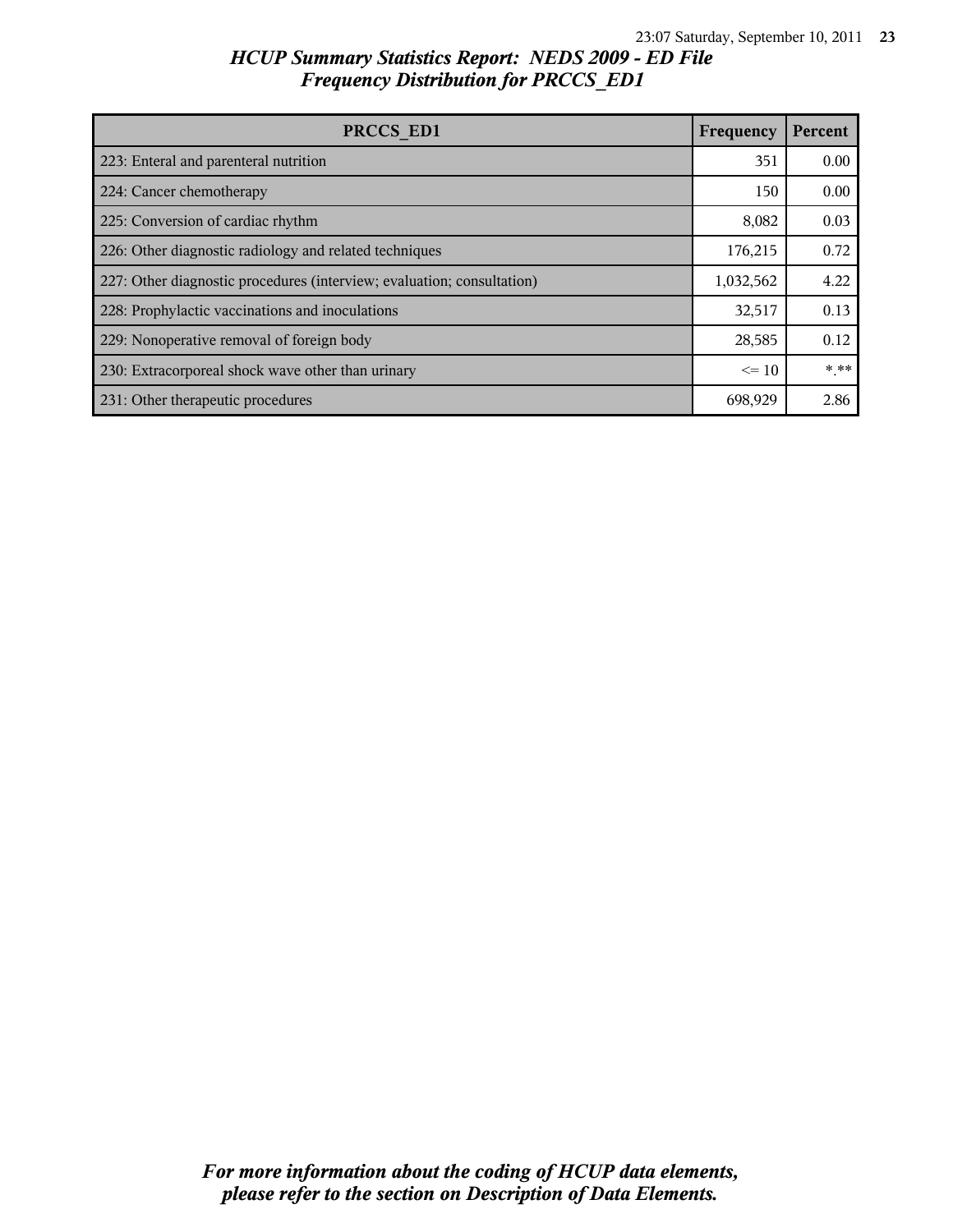| <b>Frequency Distribution for PR EDI</b> |                            |             |
|------------------------------------------|----------------------------|-------------|
| PR ED1                                   | <b>Frequency   Percent</b> |             |
| $11$ aniz                                | 20 E66004                  | $04 \Omega$ |

| PR ED1                 | Frequency  | Percent |
|------------------------|------------|---------|
| <b>Blank</b>           | 20,566,904 | 84.06   |
| Valid PR               | 3,897,873  | 15.93   |
| Inconsistent PR (incn) | 35         | 0.00    |
| Invalid PR (invl)      | 1,025      | 0.01    |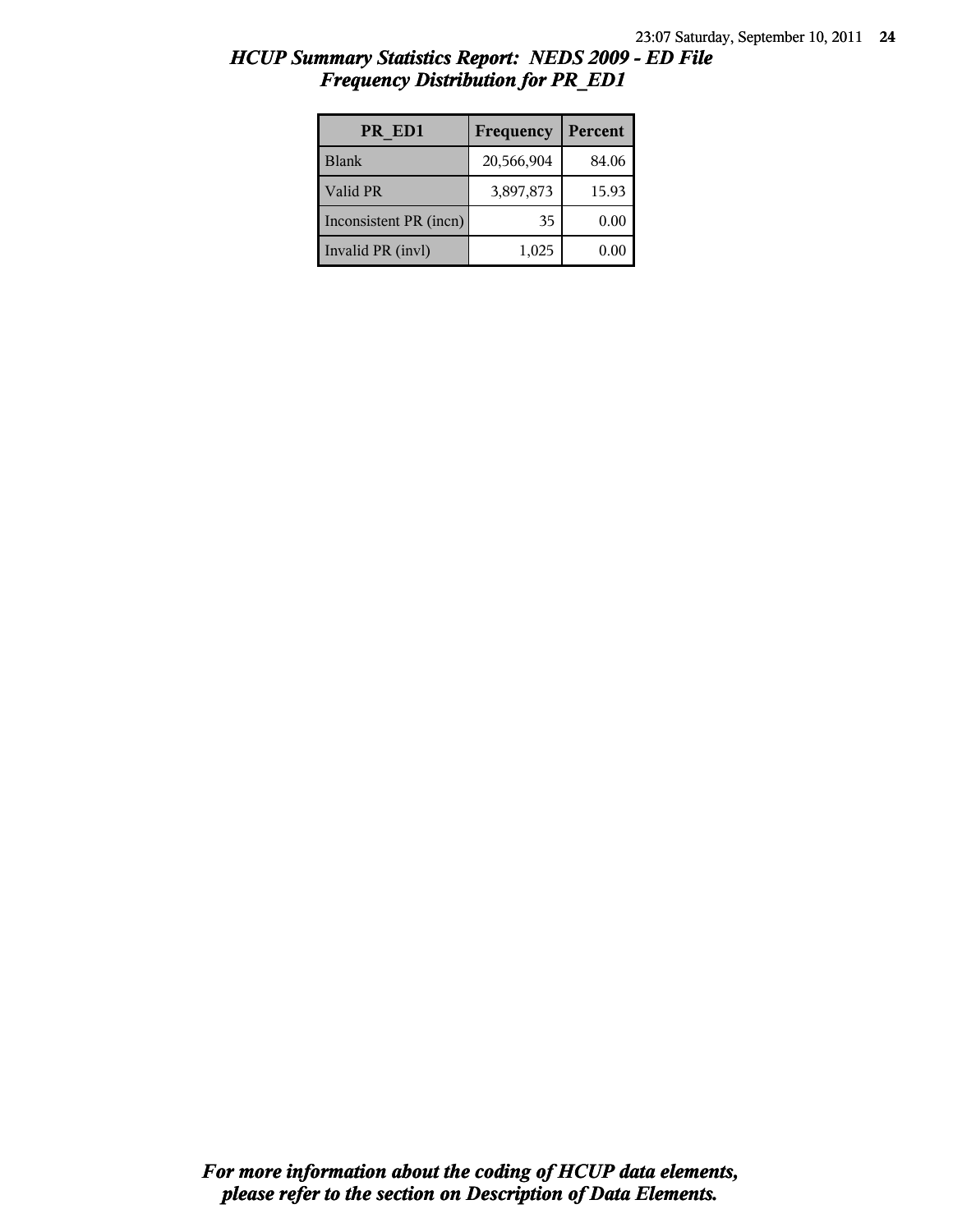### *HCUP Summary Statistics Report: NEDS 2009 - ED File Univariates of Selected Continuous Data Elements*

| <b>Moments</b>         |            |                         |            |
|------------------------|------------|-------------------------|------------|
| N                      | 24465837   | <b>Sum Weights</b>      | 24465837   |
| Mean                   | 4.46714718 | <b>Sum Observations</b> | 109292495  |
| <b>Std Deviation</b>   | 1.63372818 | Variance                | 2.66906777 |
| <b>Skewness</b>        | 5.94031718 | <b>Kurtosis</b>         | 69.9166996 |
| <b>Uncorrected SS</b>  | 553526634  | <b>Corrected SS</b>     | 65300974.3 |
| <b>Coeff Variation</b> | 36.5720697 | <b>Std Error Mean</b>   | 0.00033029 |

### *Variable: DISCWT (Weight to ED Visits in AHA universe)*

| <b>Basic Statistical Measures</b> |          |                            |          |
|-----------------------------------|----------|----------------------------|----------|
| Location                          |          | <b>Variability</b>         |          |
| <b>Mean</b>                       | 4.467147 | <b>Std Deviation</b>       | 1.63373  |
| <b>Median</b>                     | 4.506914 | <b>Variance</b>            | 2.66907  |
| Mode                              | 3.804755 | Range                      | 30.40986 |
|                                   |          | <b>Interquartile Range</b> | 0.95004  |

| Tests for Location: Mu0=0 |                  |          |                |         |
|---------------------------|------------------|----------|----------------|---------|
| <b>Test</b>               | <b>Statistic</b> |          | p Value        |         |
| Student's t               |                  | 13524.79 | Pr >  t        | < 0.001 |
| <b>Sign</b>               | M                | 12232919 | $Pr \ge =  M $ | < 0.001 |
| Signed Rank               | $\mathbf S$      | 1.496E14 | $Pr \geq  S $  | < 0001  |

| <b>Quantiles (Definition 5)</b> |                 |  |
|---------------------------------|-----------------|--|
| Quantile                        | <b>Estimate</b> |  |
| 100% Max                        | 31.41938        |  |
| 99%                             | 9.93681         |  |
| 95%                             | 6.26207         |  |
| 90%                             | 5.02849         |  |
| 75% Q3                          | 4.75479         |  |
| 50% Median                      | 4.50691         |  |
| 25% Q1                          | 3.80476         |  |